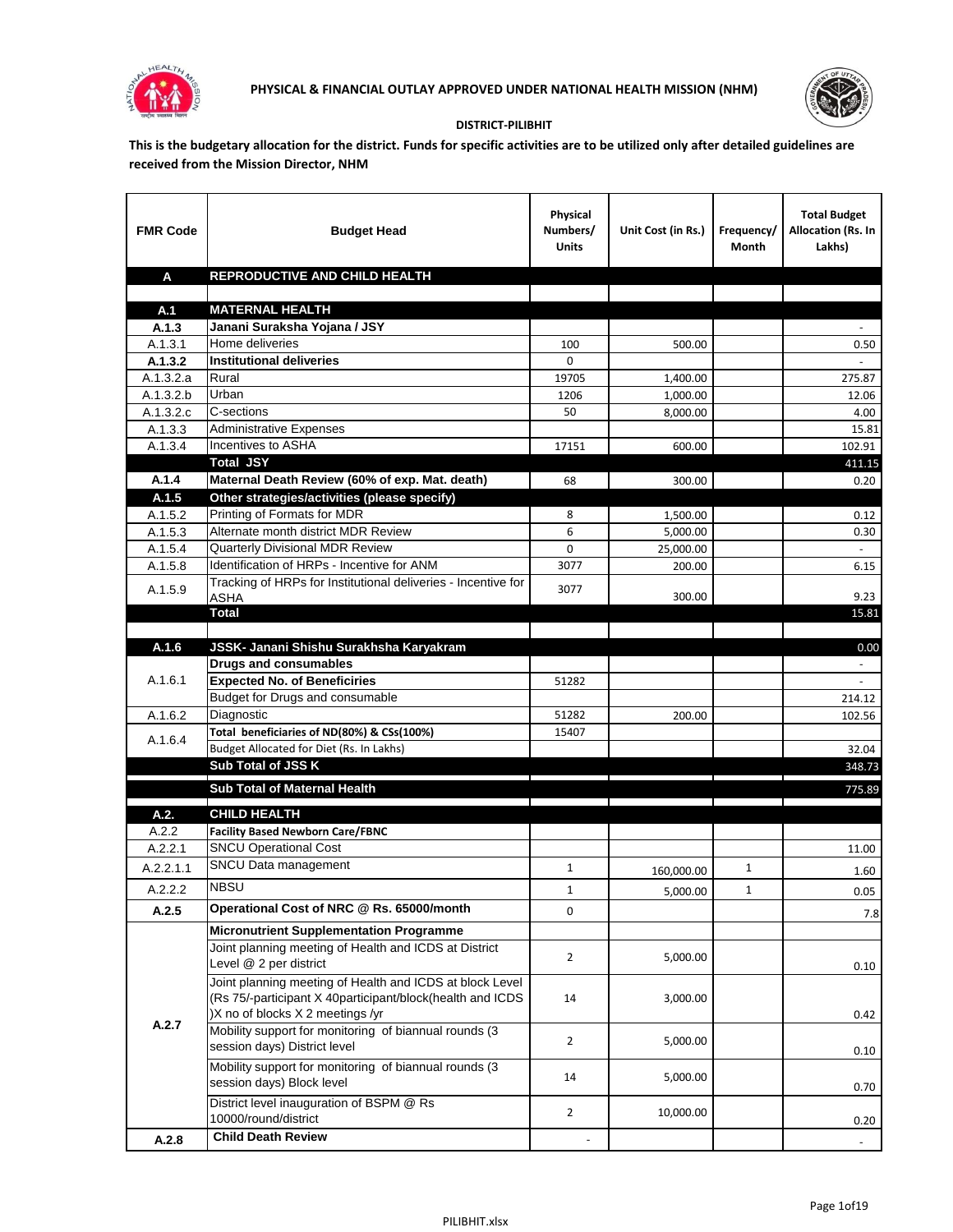| <b>FMR Code</b>    | <b>Budget Head</b>                                                                                                                             | Physical<br>Numbers/<br><b>Units</b> | Unit Cost (in Rs.) | Frequency/<br><b>Month</b> | <b>Total Budget</b><br>Allocation (Rs. In<br>Lakhs) |
|--------------------|------------------------------------------------------------------------------------------------------------------------------------------------|--------------------------------------|--------------------|----------------------------|-----------------------------------------------------|
|                    | <b>Sub-total Child Health</b>                                                                                                                  |                                      |                    |                            | 21.97                                               |
|                    |                                                                                                                                                |                                      |                    |                            |                                                     |
| A.3                | <b>FAMILY PLANNING</b>                                                                                                                         |                                      |                    |                            |                                                     |
| A.3.1              | <b>Terminal/Limiting Methods</b>                                                                                                               |                                      |                    |                            |                                                     |
| A.3.1.1<br>A.3.1.2 | Female sterilization camps @ Rs. 3500/camp<br>NSV camps @ Rs. 3500/camp                                                                        | 84<br>$\overline{2}$                 | 3,500.00           |                            | 2.94<br>0.07                                        |
|                    | Budget for Female Interval Sterilization Compensation                                                                                          |                                      | 3,500.00           |                            |                                                     |
| A.3.1.3            | @ Rs.2000/-Per Case in Public Sector-(In Rs.)                                                                                                  | 1626                                 | 2,000.00           |                            | 32.52                                               |
|                    | <b>Budget for Post Partum Female Sterilization</b><br>Compensation @ Rs.3000/-Per Case in Public Sector-(In<br>$Rs.$ )                         | 120                                  | 3,000.00           |                            | 3.60                                                |
| A.3.1.4            | Budget for Male Sterilization Compensation @ Rs.2700/-<br>Per Case in Public Sector -(In Rs.)                                                  | 30                                   | 2,700.00           |                            | 0.81                                                |
| A.3.2              | <b>Spacing Methods</b>                                                                                                                         |                                      |                    |                            |                                                     |
| A.3.2.2            | Total Budget Allocated for Compensation for IUCD<br>insertion at health facilities (including fixed day services at<br>SHC and PHC) @ Rs 20/-  | 19028                                | 20.00              |                            | 3.81                                                |
| A.3.2.3            | PPIUCD services (Incentive to provider @Rs 150 per<br>PPIUCD insertion)                                                                        | 2000                                 | 150.00             |                            | 3.00                                                |
| A.3.2.5            | Orientation/Review of ASHA/ANM/AWW for scheme<br>for HDC, ESB, PTK                                                                             |                                      |                    |                            |                                                     |
|                    | <b>District level</b>                                                                                                                          | $\mathbf{1}$                         | 10,000.00          | $\mathbf{1}$               | 0.10                                                |
|                    | <b>Block level Quarterly</b>                                                                                                                   | 7                                    | 10,000.00          | 4                          | 2.80                                                |
| A.3.2.6            | Dissemination of FP manuals and guidelines                                                                                                     | $\mathbf{1}$                         | 20,000.00          | $\mathbf{1}$               | 0.20                                                |
| A.3.3              | Budget for POL for Mobility to Surgeons team for FDS<br>Camps @ Rs.1000/ camp                                                                  | 84                                   | 1,000.00           |                            | 0.84                                                |
| A.3.5.1            | Orientaion workshop, QAC meeting at distirct level-<br>Quarterly                                                                               | $\mathbf{1}$                         | 2,000.00           | 4                          | 0.08                                                |
| A.3.5.2            | FP Review Meeting at Divisional level-Quarterly                                                                                                | 0                                    | 20,000.00          | 4                          |                                                     |
| A.3.5.3            | Performance reward                                                                                                                             | $\mathbf{1}$                         | 50,000.00          |                            | 0.50                                                |
| A.3.5.4            | World Population Day' celebration (such as mobility,<br>IEC activities etc.):                                                                  |                                      |                    |                            |                                                     |
|                    | District level                                                                                                                                 | $\mathbf{1}$                         | 100,000.00         |                            | 1.00                                                |
|                    | <b>Block Level</b>                                                                                                                             | $\overline{7}$                       | 10.000.00          |                            | 0.70                                                |
| A.3.5.5            | Other strategies/activities (such as strengthening<br>fixed day services for IUCD & Sterilisation, etc.)                                       |                                      |                    |                            |                                                     |
|                    | Printing of FP Manuals, Guidelines, etc.                                                                                                       | 0                                    |                    |                            |                                                     |
|                    | Sterilization Register @ Rs.150/Register                                                                                                       | 9                                    | 150.00             | $\centerdot$               | 0.01                                                |
|                    | IUCD Register @ Rs.150/- Register                                                                                                              | 17                                   | 150.00             |                            | 0.03                                                |
|                    | PPIUCD Registers @ Rs.150/-Register                                                                                                            | 8                                    | 150.00             |                            | 0.01                                                |
| A.3.5.5.1          | Injectable Registers @ Rs.150/Register                                                                                                         | 16                                   | 150.00             |                            | 0.02                                                |
|                    | Counseling Register @ Rs.150/-Register (3 per<br>Counselor)                                                                                    | 6                                    | 150.00             |                            | 0.01                                                |
|                    | Consent Form , Medical Record CheckIklist, Posoot<br>Operatiive Instructionn Card, Ssterilization Certificate for<br>Sterilization@ Rs 5/-Unit | 9732                                 | 5.00               |                            | 0.49                                                |
|                    | Enhance Contribution of PRIs and Family members of<br>eligible couples in 75 districts with high unmet need<br>and TFR                         |                                      |                    |                            |                                                     |
| A.3.5.5.2          | District Level NSV Satisfied Client Meet @Rs.20000/-<br>District                                                                               | $\mathbf{1}$                         | 20,000.00          |                            | 0.20                                                |
|                    | Block Level Panch Sarpanch Sammellan @Rs.10000/-<br><b>Block</b>                                                                               | $\overline{7}$                       | 10,000.00          |                            | 0.70                                                |
| A.3.5.5.3          | RMNCHA Counsellling Corners @ Rs.35,000/-                                                                                                      | 0                                    | 35,000.00          |                            |                                                     |
|                    | <b>World NSV Week</b>                                                                                                                          |                                      |                    |                            |                                                     |
| A.3.5.5.6          | <b>District level</b>                                                                                                                          | $\mathbf{1}$                         | 25,000.00          |                            | 0.25                                                |
|                    | <b>Block level</b>                                                                                                                             | $\overline{7}$                       | 10,000.00          |                            | 0.70                                                |
|                    | Govt. COT at Divisions level for FP Services                                                                                                   |                                      |                    |                            |                                                     |
|                    | Divisional Govt. COT @ Rs.50000/month for 12 month                                                                                             | 0                                    | 5,000.00           | 12                         | $\omega$                                            |
|                    |                                                                                                                                                |                                      |                    |                            |                                                     |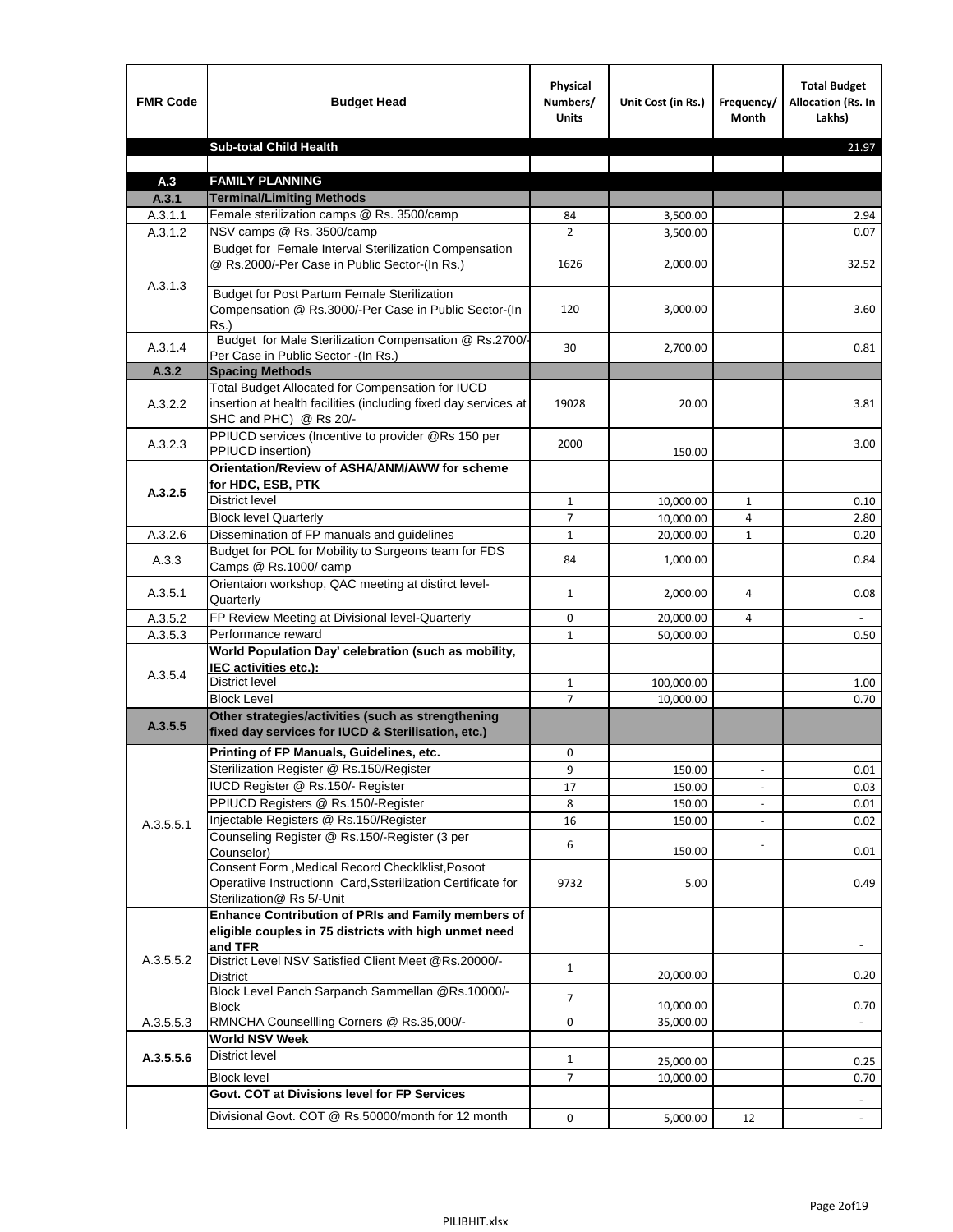| <b>Budget Head</b>                                                                                                                                                           | Physical<br>Numbers/<br><b>Units</b>                                                                                                                                                                                                                                                                                                                                                                                                                                                                                                                                                                                                                               | Unit Cost (in Rs.)                                            | Frequency/<br>Month                            | <b>Total Budget</b><br>Allocation (Rs. In<br>Lakhs) |
|------------------------------------------------------------------------------------------------------------------------------------------------------------------------------|--------------------------------------------------------------------------------------------------------------------------------------------------------------------------------------------------------------------------------------------------------------------------------------------------------------------------------------------------------------------------------------------------------------------------------------------------------------------------------------------------------------------------------------------------------------------------------------------------------------------------------------------------------------------|---------------------------------------------------------------|------------------------------------------------|-----------------------------------------------------|
| Exra Incentive for Female Interval Sterilization in Public<br>Sector.-(20% of 80% ELA) @ Rs. 130 per case                                                                    | 325                                                                                                                                                                                                                                                                                                                                                                                                                                                                                                                                                                                                                                                                | 130.00                                                        |                                                | 0.42                                                |
| (40% ELA) @ Rs. 155 per case                                                                                                                                                 | 12                                                                                                                                                                                                                                                                                                                                                                                                                                                                                                                                                                                                                                                                 | 155.00                                                        |                                                | 0.02                                                |
|                                                                                                                                                                              |                                                                                                                                                                                                                                                                                                                                                                                                                                                                                                                                                                                                                                                                    |                                                               |                                                | 55.83                                               |
|                                                                                                                                                                              |                                                                                                                                                                                                                                                                                                                                                                                                                                                                                                                                                                                                                                                                    |                                                               |                                                |                                                     |
| Swasthya Karyakram)                                                                                                                                                          |                                                                                                                                                                                                                                                                                                                                                                                                                                                                                                                                                                                                                                                                    |                                                               |                                                |                                                     |
|                                                                                                                                                                              |                                                                                                                                                                                                                                                                                                                                                                                                                                                                                                                                                                                                                                                                    |                                                               |                                                |                                                     |
| Orientation meetings-HPD Districts                                                                                                                                           | $\mathbf{1}$                                                                                                                                                                                                                                                                                                                                                                                                                                                                                                                                                                                                                                                       | 9000                                                          | $\mathbf{1}$                                   | 0.09                                                |
|                                                                                                                                                                              | $\mathbf{1}$                                                                                                                                                                                                                                                                                                                                                                                                                                                                                                                                                                                                                                                       | 5000                                                          | 4                                              | 0.20                                                |
|                                                                                                                                                                              |                                                                                                                                                                                                                                                                                                                                                                                                                                                                                                                                                                                                                                                                    | 50,000.00                                                     |                                                | $\overline{\phantom{a}}$                            |
|                                                                                                                                                                              |                                                                                                                                                                                                                                                                                                                                                                                                                                                                                                                                                                                                                                                                    |                                                               |                                                |                                                     |
|                                                                                                                                                                              |                                                                                                                                                                                                                                                                                                                                                                                                                                                                                                                                                                                                                                                                    | 600.00                                                        |                                                | 0.14                                                |
|                                                                                                                                                                              |                                                                                                                                                                                                                                                                                                                                                                                                                                                                                                                                                                                                                                                                    | 600.00                                                        |                                                |                                                     |
|                                                                                                                                                                              |                                                                                                                                                                                                                                                                                                                                                                                                                                                                                                                                                                                                                                                                    | 400.00                                                        |                                                | 0.34                                                |
|                                                                                                                                                                              |                                                                                                                                                                                                                                                                                                                                                                                                                                                                                                                                                                                                                                                                    |                                                               |                                                | 0.34                                                |
| Clinic at @ Rs 1000 per month for 06 month                                                                                                                                   | $\overline{2}$                                                                                                                                                                                                                                                                                                                                                                                                                                                                                                                                                                                                                                                     | 1,000.00                                                      | 6                                              | 0.12                                                |
|                                                                                                                                                                              | 14                                                                                                                                                                                                                                                                                                                                                                                                                                                                                                                                                                                                                                                                 |                                                               | 6                                              | 0.84                                                |
| <b>WIFS Register</b>                                                                                                                                                         |                                                                                                                                                                                                                                                                                                                                                                                                                                                                                                                                                                                                                                                                    |                                                               |                                                | 6.95                                                |
| <b>NIPI Register</b>                                                                                                                                                         | 6150                                                                                                                                                                                                                                                                                                                                                                                                                                                                                                                                                                                                                                                               |                                                               |                                                | 6.15                                                |
| <b>WIFS Reporting Formats</b>                                                                                                                                                | 91908                                                                                                                                                                                                                                                                                                                                                                                                                                                                                                                                                                                                                                                              |                                                               |                                                | 0.46                                                |
|                                                                                                                                                                              |                                                                                                                                                                                                                                                                                                                                                                                                                                                                                                                                                                                                                                                                    |                                                               |                                                |                                                     |
|                                                                                                                                                                              |                                                                                                                                                                                                                                                                                                                                                                                                                                                                                                                                                                                                                                                                    |                                                               |                                                |                                                     |
| <b>Sub-total Adolescent Health</b>                                                                                                                                           |                                                                                                                                                                                                                                                                                                                                                                                                                                                                                                                                                                                                                                                                    |                                                               |                                                | 15.62                                               |
| <b>RBSK</b>                                                                                                                                                                  |                                                                                                                                                                                                                                                                                                                                                                                                                                                                                                                                                                                                                                                                    |                                                               |                                                |                                                     |
| Operational Cost of RBSK (Mobility support, DEIC etc)                                                                                                                        |                                                                                                                                                                                                                                                                                                                                                                                                                                                                                                                                                                                                                                                                    |                                                               |                                                |                                                     |
| Prepare detailed operational plan for RBSK across<br>districts (cost of plan/convergence/monitoring<br>meetings should be kept seperately)                                   |                                                                                                                                                                                                                                                                                                                                                                                                                                                                                                                                                                                                                                                                    |                                                               |                                                |                                                     |
| One meeting @ Rs. 500 per block for microplan                                                                                                                                | $\overline{7}$                                                                                                                                                                                                                                                                                                                                                                                                                                                                                                                                                                                                                                                     | 500.00                                                        |                                                | 0.04                                                |
| One orientation meeting for RBSK software                                                                                                                                    | 7                                                                                                                                                                                                                                                                                                                                                                                                                                                                                                                                                                                                                                                                  | 90.00                                                         |                                                | 0.01                                                |
| Mobility support for Mobile health team<br>Operational cost of DEIC                                                                                                          | 14                                                                                                                                                                                                                                                                                                                                                                                                                                                                                                                                                                                                                                                                 | 30,000.00                                                     | 12                                             | 50.40                                               |
| New born screening- Inborn error of metabolism (please<br>give details per unit cost of screening, number of children<br>to be screened and the delivery points Add details) |                                                                                                                                                                                                                                                                                                                                                                                                                                                                                                                                                                                                                                                                    |                                                               |                                                | 0<br>0                                              |
| Spectacle for children                                                                                                                                                       | 1941                                                                                                                                                                                                                                                                                                                                                                                                                                                                                                                                                                                                                                                               | 275.00                                                        |                                                | 5.34                                                |
| Monitoring Meeting at District level                                                                                                                                         | $\mathbf{1}$                                                                                                                                                                                                                                                                                                                                                                                                                                                                                                                                                                                                                                                       | 5,000.00                                                      | 3                                              | 0.15                                                |
|                                                                                                                                                                              |                                                                                                                                                                                                                                                                                                                                                                                                                                                                                                                                                                                                                                                                    |                                                               |                                                |                                                     |
| <b>Sub-total RBSK</b>                                                                                                                                                        |                                                                                                                                                                                                                                                                                                                                                                                                                                                                                                                                                                                                                                                                    |                                                               |                                                | 55.93                                               |
|                                                                                                                                                                              |                                                                                                                                                                                                                                                                                                                                                                                                                                                                                                                                                                                                                                                                    |                                                               |                                                |                                                     |
| <b>PNDT Activities</b><br><b>Support to PNDT cell</b>                                                                                                                        |                                                                                                                                                                                                                                                                                                                                                                                                                                                                                                                                                                                                                                                                    |                                                               |                                                |                                                     |
| Honorarium of Divisional Level Data Assistant @ Rs.<br>18743 per month for 12 months                                                                                         | 0                                                                                                                                                                                                                                                                                                                                                                                                                                                                                                                                                                                                                                                                  | 18,743.00                                                     | 12                                             |                                                     |
| Honorarium of District Level Data Assistant @<br>Rs.                                                                                                                         | $\mathbf{1}$                                                                                                                                                                                                                                                                                                                                                                                                                                                                                                                                                                                                                                                       | 11,025.00                                                     | 12                                             |                                                     |
| 11025 per month for 12 months<br>Contingency at Divisional level for PCPNDT Cell                                                                                             | 0                                                                                                                                                                                                                                                                                                                                                                                                                                                                                                                                                                                                                                                                  | 10,000.00                                                     | $\mathbf{1}$                                   | 1.32<br>$\overline{\phantom{a}}$                    |
| Contingency at District level for PCPNDT Cell                                                                                                                                | $\mathbf{1}$                                                                                                                                                                                                                                                                                                                                                                                                                                                                                                                                                                                                                                                       | 5,000.00                                                      | $\mathbf{1}$                                   | 0.05                                                |
|                                                                                                                                                                              | Extra Incentive for Male Sterilization in Public Sector-<br><b>Sub-total Family Planning</b><br>ADOLESCENT HEALTH / RKSK (Rashtriya Kishore<br><b>Facility based services</b><br>Review meetings at District level-Quarterly<br>Establishment of new clinics at DH/Medical college level<br>Operating expenses for existing clinics<br>DH & MC level Existing AFHS clinics<br>DH & MC level AFHS clinics (New)<br><b>CHC level Existing AFHS clinics</b><br>PHC level existing AFHS clinics<br>Mobility support for AH counsellors at MC/DH level AH<br>Mobility support for Exsiting AH counsellors at CHC level<br>AH Clinic at @ Rs 1000 per month for 06 month | 0<br>0<br>$\overline{2}$<br>0<br>$\overline{7}$<br>14<br>6945 | 200.00<br>1,000.00<br>100.00<br>100.00<br>0.50 | 12<br>6<br>12<br>12                                 |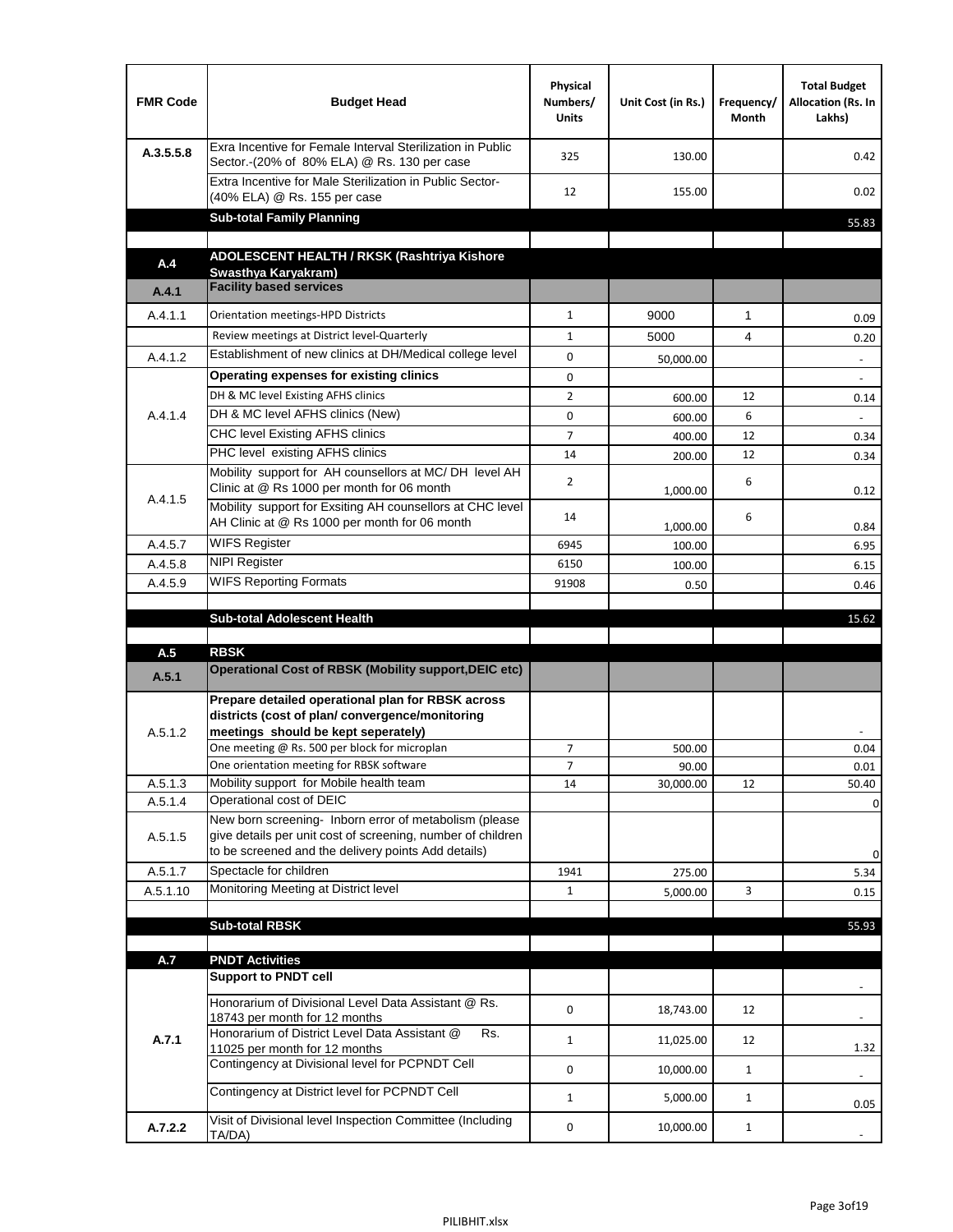| <b>FMR Code</b>      | <b>Budget Head</b>                                                                                                                              | Physical<br>Numbers/<br><b>Units</b> | Unit Cost (in Rs.)     | Frequency/<br><b>Month</b> | <b>Total Budget</b><br><b>Allocation (Rs. In</b><br>Lakhs) |
|----------------------|-------------------------------------------------------------------------------------------------------------------------------------------------|--------------------------------------|------------------------|----------------------------|------------------------------------------------------------|
| A.7.2.5              | Orientation of Member of District advisory Committee at<br><b>Divisional Level</b>                                                              | $\Omega$                             | 200,000.00             | $\mathbf{1}$               | $\overline{\phantom{m}}$                                   |
| A.7.2.9              | Capacity building of DGCS, CJM, District officers, Nodal<br>Officers, Ultrasound Owners, ASHA and AWWs<br>workshop at Districts and Block level |                                      |                        |                            |                                                            |
|                      | <b>District level</b>                                                                                                                           | $\mathbf{1}$                         | 10,000.00              | 1                          | 0.10                                                       |
|                      | <b>Block level</b>                                                                                                                              | 7                                    | 5,000.00               | $\mathbf{1}$               | 0.35                                                       |
|                      | <b>Sub-total PNDT activities</b>                                                                                                                |                                      |                        |                            | 1.82                                                       |
|                      |                                                                                                                                                 |                                      |                        |                            |                                                            |
| A.8                  | <b>Human Resources</b>                                                                                                                          |                                      |                        |                            |                                                            |
| A.8.1                | <b>Contractual Staff &amp; Services</b>                                                                                                         |                                      |                        |                            |                                                            |
| A.8.1.1<br>A.8.1.1.1 | <b>ANMs, Supervisory Nurses, LHVs</b><br><b>ANMs</b>                                                                                            |                                      |                        |                            |                                                            |
|                      | Honorarium of ANMs (New)                                                                                                                        | $\overline{2}$                       |                        | 6                          |                                                            |
| A.8.1.1.1.a          | Honorarium of ANMs (Existing)                                                                                                                   | 0                                    | 11,550.00<br>11,550.00 | 12                         | 1.39                                                       |
|                      | Honorarium of ANMs (New)                                                                                                                        | 26                                   | 11,550.00              | 6                          | 18.02                                                      |
| A.8.1.1.1.f          | Honorarium of ANMs (Existing)                                                                                                                   | 25                                   | 11,550.00              | 12                         | 34.65                                                      |
| A.8.1.1.2            | <b>Staff Nurses</b>                                                                                                                             |                                      |                        |                            |                                                            |
| A.8.1.1.2.a          | <b>DH</b>                                                                                                                                       |                                      |                        |                            | $\blacksquare$                                             |
|                      | Honorarium of SNs (New)                                                                                                                         | 0                                    | 19,060.00              | 6                          |                                                            |
| A.8.1.1.2.b          | Honorarium of SNs (Existing)                                                                                                                    | 58                                   | 19.060.00              | 12                         | 132.66                                                     |
|                      | <b>Staff Nurse-NRC</b>                                                                                                                          |                                      |                        |                            | $\overline{\phantom{a}}$                                   |
|                      | Old, SNs @19060/Month for 12 months                                                                                                             | 3                                    | 19,060.00              | 12                         | 6.86                                                       |
|                      | New, SNs @18150 per Month                                                                                                                       | $\mathbf{1}$                         | 18,150.00              | 6                          | 1.09                                                       |
|                      | <b>Staff Nurse-SNCU</b>                                                                                                                         |                                      |                        |                            |                                                            |
| A.8.1.1.2.f          | Exiting Staff Nurse Honorarium @ Rs.19060/- p.m. for 12<br>months                                                                               | $\Omega$                             | 19,060.00              | 12                         | -                                                          |
|                      | New Staff Nurse Honorarium @ Rs.18150/- p.m. for 6 months                                                                                       | 8                                    | 18,150.00              | 6                          | 8.71                                                       |
|                      | <b>Staff Nurse-NBSU</b>                                                                                                                         |                                      |                        |                            |                                                            |
|                      | Staff Nurse Honorarium @ Rs.18150/- p.m. (For 6 Months)                                                                                         | 3                                    | 18,150.00              | 12                         | 6.53                                                       |
|                      | Human Resource Pediatric Intencive Care unit (PICU)                                                                                             |                                      |                        |                            |                                                            |
| A.8.1.1.2.g          | Staff Nurses Honorarium @ Rs. 18,150 per months for 12<br>months                                                                                | 0                                    | 18,150.00              | 12                         |                                                            |
| A.8.1.2.1            | Laboratory Technicians                                                                                                                          |                                      |                        |                            |                                                            |
| A.8.1.2.1.a          | Honorarium of Laboratory Technician                                                                                                             |                                      |                        |                            | 8.67                                                       |
| A.8.1.3              | <b>Specialists</b>                                                                                                                              |                                      |                        |                            |                                                            |
| A.8.1.3.1.b          | Honorarium of Contractual Gynaecologists/Surgeons                                                                                               | $\mathbf{1}$                         | 80,000.00              | 12                         | 9.60                                                       |
| A.8.1.3.3            | Anesthetists                                                                                                                                    |                                      |                        |                            |                                                            |
| A.8.1.3.3.b          | Honorarium of Contractual Anesthetists                                                                                                          | $\mathbf{1}$                         | 80,000.00              | 12                         | 9.60                                                       |
| A.8.1.3.5            | Specialists for CH (Pediatrician etc) in SNCU, NBSU, NRC                                                                                        |                                      |                        |                            |                                                            |
|                      | Existing @ 78650/month for 12 Months                                                                                                            | 0                                    | 78,650.00              | 12                         | $\blacksquare$                                             |
| A.8.1.3.5.d          | New Peadiatrician Honorarium @ Rs.71500/- p.m. for 6<br>months                                                                                  | 3                                    | 71,500.00              | 6                          | 12.87                                                      |
| A.8.1.3.7            | Dental surgeons and dentists                                                                                                                    |                                      |                        |                            |                                                            |
| A.8.1.3.7.a          | Honorarium of Dental Surgen                                                                                                                     |                                      |                        |                            | 10.05                                                      |
| A.8.1.5              | <b>Medical Officers</b>                                                                                                                         |                                      |                        |                            |                                                            |
| A.8.1.5.2            | Honorarium of Medical Officers (New)                                                                                                            | $\overline{2}$                       | 41,580.00              | $\overline{2}$             | 1.66                                                       |
|                      | Honorarium of Medical Officers (Existing)                                                                                                       | $\mathbf{1}$                         | 41,580.00              | 12                         | 4.99                                                       |
|                      | MOs for SNCU/ NBSU/NRC etc                                                                                                                      |                                      |                        |                            |                                                            |
| A.8.1.5.6            | Old, MO @41580 per Month                                                                                                                        | $\mathbf{1}$                         | 41,580.00              | 12                         | 4.99                                                       |
|                      | New, Mo@39600 Per Month                                                                                                                         | 0                                    | 39,600.00              | 6                          | $\blacksquare$                                             |
|                      | Human Resource Pediatric Intencive Care unit (PICU)                                                                                             |                                      |                        |                            | $\frac{1}{2}$                                              |
|                      | Existing, MO Honorarium @ Rs/41580/ Month for 12 Months                                                                                         | $\mathbf 0$                          | 41,580.00              | 12                         |                                                            |
| A.8.1.5.7            | New, MO Honorarium @ Rs. 39600 / Month for 6 Months                                                                                             | 0                                    | 39,600.00              | 6                          |                                                            |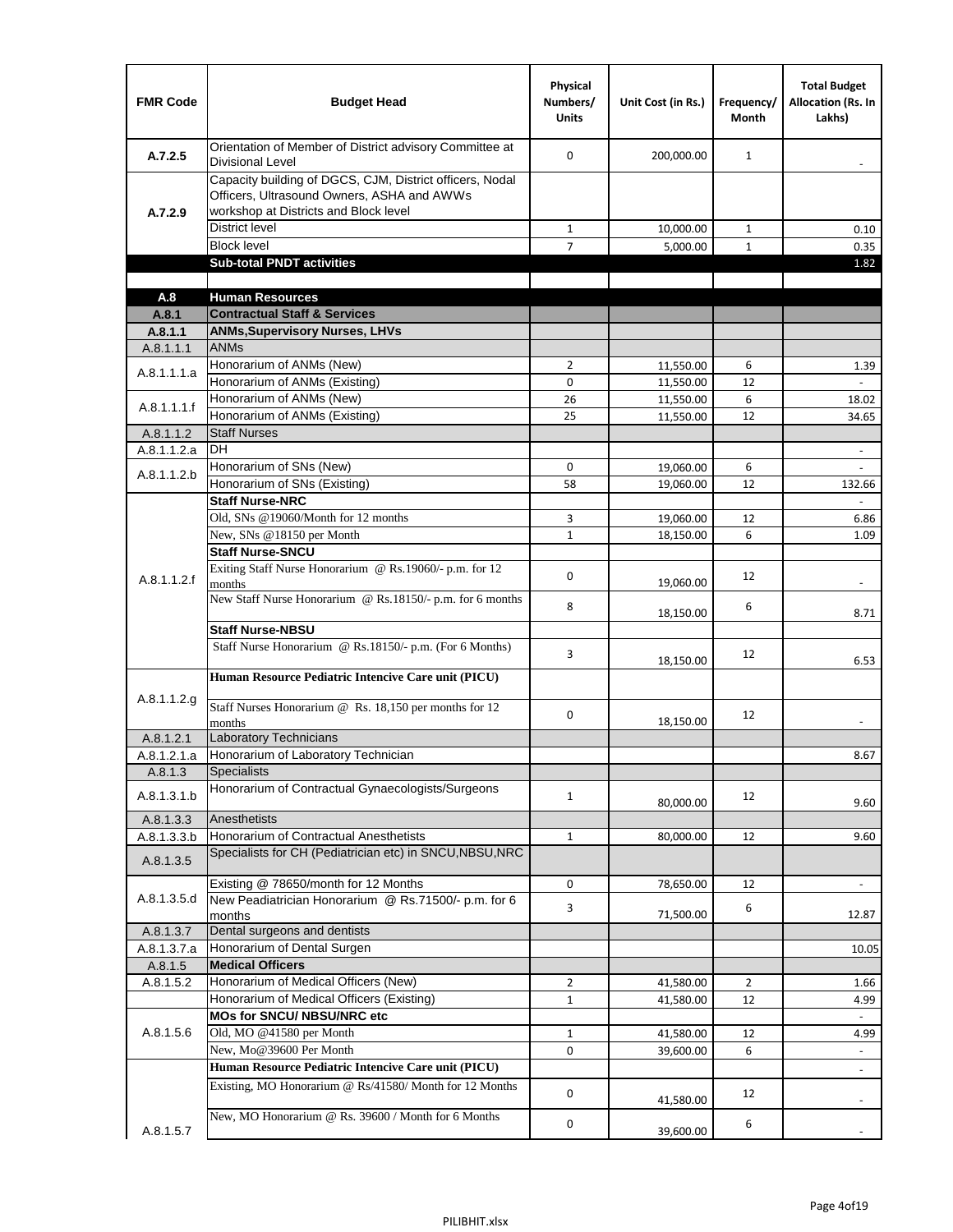| <b>FMR Code</b> | <b>Budget Head</b>                                                                                       | Physical<br>Numbers/<br><b>Units</b> | Unit Cost (in Rs.)     | Frequency/<br>Month | <b>Total Budget</b><br>Allocation (Rs. In<br>Lakhs) |
|-----------------|----------------------------------------------------------------------------------------------------------|--------------------------------------|------------------------|---------------------|-----------------------------------------------------|
|                 | Medical Officer/Training Coordinator, Honorarium at                                                      |                                      |                        |                     |                                                     |
|                 | <b>Medical College</b><br>Old, Trg. Coord. @41580/month for 12 Month                                     | 0                                    | 41,580.00              | 12                  |                                                     |
|                 | New, Trg. Coord.@39600/month for 6 Month                                                                 | $\Omega$                             | 39,600.00              | 6                   |                                                     |
| A.8.1.7.2       | Honorarium of X-Ray Technician for 12 months                                                             |                                      |                        |                     |                                                     |
| A.8.1.7.4       | RBSK teams (Exclusive mobile health team & DEIC                                                          |                                      |                        |                     |                                                     |
|                 | Staff)<br><b>MOs- AYUSH/MBBS</b>                                                                         |                                      |                        |                     |                                                     |
|                 | Honoraria Existing MBBS                                                                                  | $\overline{2}$                       | 41,675.00              | 12                  | 10.00                                               |
|                 | Honoraria New MBBS                                                                                       | 0                                    | 37,800.00              | 6                   |                                                     |
| A.8.1.7.4.1     | Honoraria - BDS                                                                                          | 6                                    | 40,516.00              | 12                  | 29.17                                               |
|                 | Honoraria - AYUSH (Existing)                                                                             | 12                                   | 27,783.00              | 12                  | 40.01                                               |
|                 | Honoraria - AYUSH recruited upto March 16                                                                | 8                                    | 26,460.00              | 12                  | 25.40                                               |
|                 | Honoraria - AYUSH New                                                                                    | $\mathbf 0$                          | 25,200.00              | 6                   |                                                     |
|                 | <b>Staff Nurse</b>                                                                                       | $\mathbf 0$                          |                        |                     | $\omega$                                            |
|                 | Honoraria - Staff Nurse                                                                                  | 11                                   | 19,100.00              | 12                  | 25.21                                               |
| A.8.1.7.4.2     | ANM                                                                                                      |                                      |                        |                     |                                                     |
|                 | Honoraria - ANMs (Existing)                                                                              | $\overline{2}$                       | 11,576.00              | 12                  | 2.78                                                |
|                 | Honoraria - ANM (Recruited upto March 16)                                                                | $\mathbf{1}$                         | 11,025.00              | 12                  | 1.32                                                |
|                 | Honoraria - ANM (New)<br><b>Paramedical</b>                                                              | $\mathbf 0$                          | 10,500.00              | 6                   |                                                     |
|                 | Honoraria - Paramedical                                                                                  | $\mathbf 0$<br>12                    |                        | 12                  | $\overline{\phantom{a}}$                            |
|                 | <b>Pharmacists</b>                                                                                       | $\mathbf 0$                          | 13,753.00              |                     | 19.80                                               |
| A.8.1.7.4.3     | Honoraria - Pharmacist (Existing)                                                                        | 0                                    | 14,884.00              | 12                  | $\overline{\phantom{a}}$                            |
|                 | Honoraria - Pharmacist (Recruited upto March 16)                                                         | $\overline{2}$                       | 14,175.00              | 12                  | 3.40                                                |
|                 | Honoraria - Pharmacist (New)                                                                             | $\mathbf 0$                          | 13,500.00              | 6                   | $\overline{\phantom{a}}$                            |
|                 | Sub Total RBSK mobile teams                                                                              | $\Omega$                             |                        |                     | $\overline{\phantom{a}}$                            |
| A.8.1.7.5       | <b>Others</b>                                                                                            |                                      |                        |                     |                                                     |
| A.8.1.7.5.1     | Honorarium of RMNCH/FP Counselors @ Rs.10760/- for                                                       | $\overline{2}$                       | 10,760.00              | 12                  | 2.58                                                |
|                 | 12 months                                                                                                |                                      |                        |                     |                                                     |
|                 | <b>Adolescent Health counselors</b>                                                                      |                                      |                        |                     | $\blacksquare$                                      |
|                 | AH counselors at DH level (1st & 2nd phase)                                                              | 2                                    | 13,891.00              | 12                  | 3.33                                                |
| A.8.1.7.5.2     | AH counselors DH level of 3nd phase                                                                      | $\mathbf 0$                          | 13,230.00              | 12                  | $\overline{\phantom{a}}$                            |
|                 | AH counselors at DH/MC level (New)                                                                       | $\mathbf 0$                          | 12,600.00              | 12                  |                                                     |
|                 | AH counsellors at CHC level                                                                              | 14<br>0                              | 13,230.00              | 6                   | 11.11                                               |
| A.8.1.7.5.4     | <b>Nutriionist</b><br>Old, Nutrist. @17325 per Month for 12 months                                       | 1                                    |                        | 12                  | $\omega$<br>2.08                                    |
|                 | New, Nutrist. @16500 per Month for 6 months                                                              | 0                                    | 17,325.00<br>16,500.00 | 6                   |                                                     |
|                 | <b>HR for Cold Chain</b>                                                                                 | 0                                    |                        |                     |                                                     |
|                 | Hononarium of Cold Chain Handlers at Division level                                                      | 0                                    | 11,430.00              | 12                  |                                                     |
|                 |                                                                                                          |                                      |                        |                     |                                                     |
|                 | Hononarium of Cold Chain Handlers at District level<br>Hononarium of Technician (Refeigator Machenic) at | 1                                    | 11,430.00              | 12                  | 1.37                                                |
|                 | <b>Division level</b>                                                                                    | 0                                    | 19,060.00              | 12                  |                                                     |
|                 | Technician (Refeigator Machenic) at District level                                                       | $\mathbf{1}$                         | 19,060.00              | 12                  | 2.29                                                |
| A.8.1.7.7       | Honararium of Vaccince Strore Keeper at Division level                                                   | 0                                    | 25,410.00              | 12                  |                                                     |
|                 | Honararium of Vaccince Van Driver at Division level                                                      | 0                                    | 19,060.00              | 12                  | $\overline{\phantom{a}}$<br>$\blacksquare$          |
|                 | <b>HR for Blood Bank Storage/Unit</b>                                                                    |                                      |                        |                     |                                                     |
|                 | Man Power Support at 89 Blood Banks                                                                      |                                      |                        |                     | 15.67                                               |
|                 | Man Power Support at 118 Blood Storage Centre                                                            |                                      |                        |                     | 4.80                                                |
|                 | Manpower support of 18 BCTV                                                                              |                                      |                        |                     | 0.00                                                |
| A.8.1.7.8       | Staff for Training Institutes/ SIHFW/ Nursing Training                                                   |                                      |                        |                     |                                                     |
|                 | Incentive/ Awards etc. to SN, ANMs etc.                                                                  |                                      |                        |                     | 0                                                   |
|                 | SBA Trained ANMs at L1 SCs from 6th delivery every month                                                 | 50                                   |                        |                     |                                                     |
|                 | SBA Trained ANMs/SNs at APHCs/PHCs starting from 16th                                                    |                                      | 300.00                 |                     | 0.15                                                |
| A.8.1.8         | Delivery every month                                                                                     | 70                                   | 300.00                 |                     | 0.21                                                |
|                 | SBA Trained ANMs/SNs at Non FRU CHCs/BPHCs starting from<br>51st Delivery every month                    | 1100                                 |                        |                     |                                                     |
|                 |                                                                                                          |                                      | 300.00                 |                     | 3.30                                                |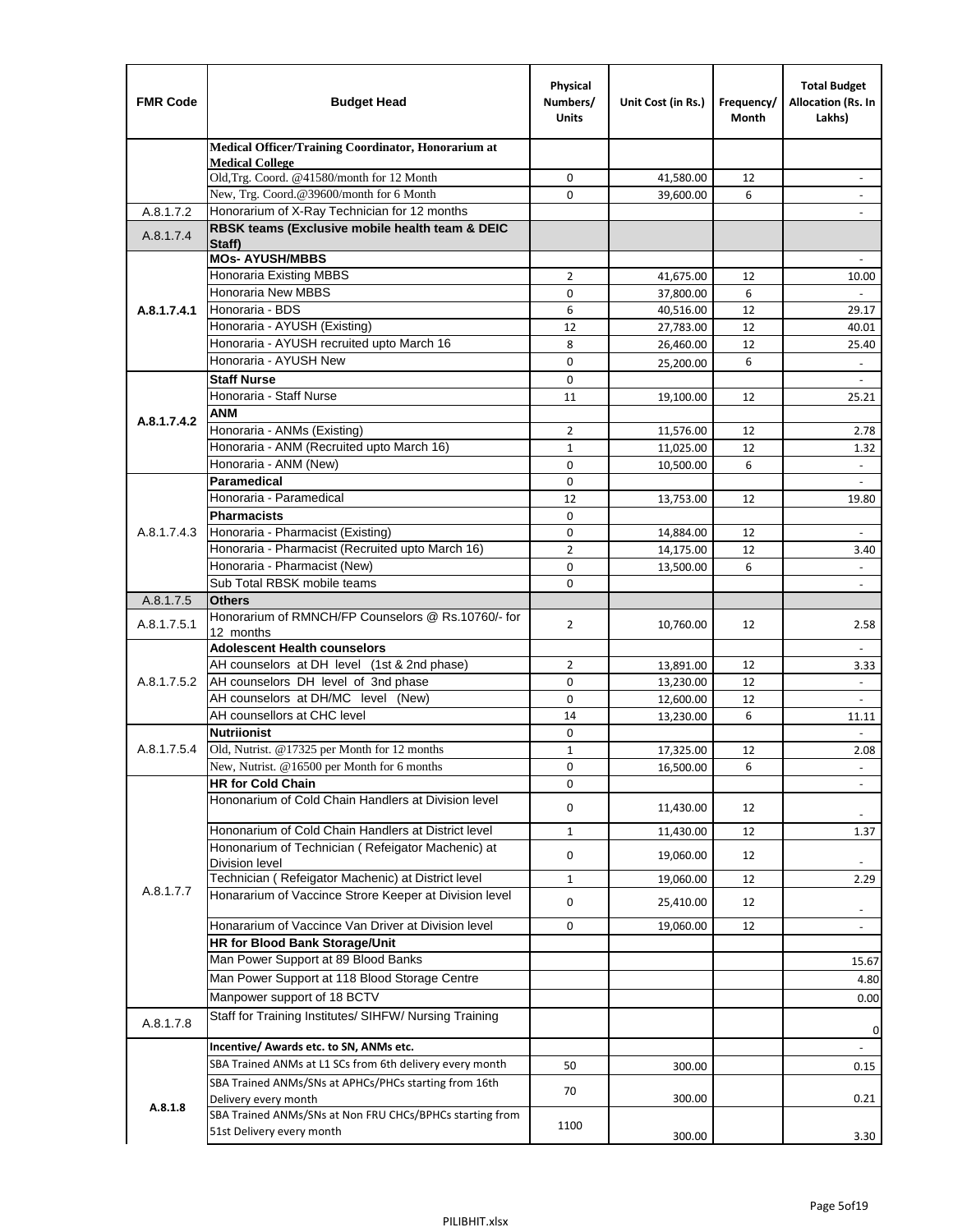| <b>FMR Code</b>  | <b>Budget Head</b>                                                                                      | Physical<br>Numbers/<br><b>Units</b> | Unit Cost (in Rs.) | Frequency/<br>Month | <b>Total Budget</b><br>Allocation (Rs. In<br>Lakhs) |
|------------------|---------------------------------------------------------------------------------------------------------|--------------------------------------|--------------------|---------------------|-----------------------------------------------------|
|                  | Incentives for EMOC teams at below District level starting from<br>6th CS every month @Rs 3000/CS       | 100                                  | 3,000.00           |                     | 3.00                                                |
| A.8.1.9          | Honorarium of Data Entry Operator at DH                                                                 |                                      |                    |                     | 1.83                                                |
| A.8.1.10         | <b>Other Incentives Schemes (PI.Specify)</b>                                                            |                                      |                    |                     |                                                     |
| A.8.1.10.1       | Fixed difficult area Incentive                                                                          | $\mathbf 0$                          |                    |                     |                                                     |
| A.8.1.10.2       | FRU Operationalization for Gynae & anaesthetist<br>specialist on call from govt sector for NHPDs & HPDs | 60                                   | 3,000.00           |                     | 1.80                                                |
| A.8.1.10.3       | FRU Operationalization Gynaecologists specialist on call<br>for NHPDs & HPDs                            | 30                                   | 4,500.00           |                     | 1.35                                                |
| A.8.1.10.4       | FRU Operationalization anaesthetist specialist on call for<br><b>NHPDs &amp; HPDs</b>                   | 60                                   | 3,000.00           |                     | 1.80                                                |
| A.8.1.10.5       | Performance based Incentives to RMNCH+A Counsellors<br>in Family Planning @ Rs.50/ client               | 271                                  | 50.00              |                     | 0.14                                                |
| A.8.1.11         | <b>Support Staff for Health Facilities</b>                                                              |                                      |                    |                     |                                                     |
|                  | <b>HR-NRC</b>                                                                                           |                                      |                    |                     | $\qquad \qquad \blacksquare$                        |
|                  | Cook                                                                                                    |                                      |                    |                     |                                                     |
|                  | Old, Cook @7500 per Month for 12 months                                                                 | $\mathbf{1}$                         | 7,500.00           | 12                  | 0.90                                                |
|                  | New, Cook @7500 per Month for 6 months                                                                  | 0                                    | 7,500.00           | 6                   | $\Box$                                              |
|                  | <b>Care Taker</b><br>Old, Caretaker @6400 per Month for 12 months                                       | $\mathbf{1}$                         | 6,400.00           | 12                  | 0.77                                                |
|                  | New, Caretaker @6400 per Month for 6 months                                                             | 0                                    | 6,400.00           | 6                   | ÷,                                                  |
|                  | <b>Cleaner</b>                                                                                          |                                      |                    |                     |                                                     |
|                  | Old, Cleaner @6400 per Month for 12 months                                                              | $\mathbf{1}$                         | 6,400.00           | 12                  | 0.77                                                |
|                  | New, Cleaner @6400 per Month for 6 months                                                               | $\mathbf 0$                          | 6,400.00           | 6                   |                                                     |
|                  | <b>HR-SNCU</b>                                                                                          |                                      |                    |                     |                                                     |
| A.8.1.11.f       | Cleaner/ Ward Ayah/Security Guard                                                                       |                                      |                    |                     |                                                     |
|                  | Existing CL/WA Honorarium @ Rs. 6400/monty for 12<br>months                                             | $\mathbf 0$                          | 6,400.00           | 12                  |                                                     |
|                  | New CL/WA/SG Honorarium @ Rs. 6400/month for 6<br>month                                                 | 9                                    | 6,400.00           | 6                   | 3.46                                                |
|                  | <b>Data Entry Oprator</b>                                                                               |                                      |                    |                     |                                                     |
|                  | old DEO Honorarium @ Rs.12000/- p.m. for 12 months<br>New DEO Honorarium @ Rs.12000/- p.m. for 6 months | $\mathbf 0$                          | 12,000.00          | 12                  |                                                     |
|                  |                                                                                                         | $\mathbf{1}$                         | 12,000.00          | 6                   | 0.72                                                |
|                  | Human Resource Pediatric Intencive Care unit (PICU)                                                     |                                      |                    |                     |                                                     |
|                  | Ward Aaya/Sweeper Honorarium @ Rs. 6400/Month for 6                                                     |                                      |                    |                     |                                                     |
|                  | months                                                                                                  | $\mathbf 0$                          | 6,400.00           | 6                   |                                                     |
|                  | Sub-total HR                                                                                            |                                      |                    |                     | 492.87                                              |
|                  |                                                                                                         |                                      |                    |                     |                                                     |
| A.9              | <b>TRAINING</b><br>Skill lab                                                                            |                                      |                    |                     |                                                     |
| A.9.1<br>A.9.1.3 | Training Motivation and follow up visit                                                                 |                                      |                    |                     | 0                                                   |
| A.9.3            | <b>Maternal Health Training</b>                                                                         |                                      |                    |                     |                                                     |
| A.9.3.1.4        | Training of ANMs / LHVs in SBA                                                                          |                                      |                    |                     | 7.60                                                |
| A.9.3.7          | Other maternal health training (please specify)                                                         |                                      |                    |                     |                                                     |
| A.9.3.7.1        | MDR training of District and Block level officials                                                      | $\overline{2}$                       | 22,950.00          |                     | 0.46                                                |
| A.9.3.7.5        | ANM Training on new ANC guidelines and HRPs                                                             |                                      |                    |                     |                                                     |
|                  | District level                                                                                          | $\overline{2}$                       | 29,300.00          |                     | 0.59                                                |
|                  | <b>Block Level</b>                                                                                      | 7                                    | 31,050.00          |                     | 2.17                                                |
| A.9.10           | <b>Training (Nursing)</b>                                                                               |                                      |                    |                     | $\overline{\phantom{a}}$                            |
| A.9.10.1         | Strengthening of Existing Training Institutions/Nursing School<br>excluding infrastructure and HR.      | 0                                    | 4,300,000.00       |                     |                                                     |
| A.9.10.2         | New Training Institutions/School                                                                        | $\mathbf{1}$                         | 152,000.00         |                     | 1.52                                                |
|                  | <b>National Dewarming Day</b>                                                                           |                                      |                    |                     |                                                     |
| A.9.11.3         | Orientaion meeting-District level                                                                       | $\mathbf 1$                          | 5000               | $\overline{2}$      | 0.10                                                |
|                  | Orientaion meeting-Block level                                                                          | $\overline{7}$                       | 7500               | $\overline{2}$      | 1.05                                                |
| A.9.12           | <b>RBSK training</b>                                                                                    |                                      |                    |                     |                                                     |
| A.9.12.1         | RBSK Training -Training of Mobile health team -<br>technical and managerial (5 days)                    |                                      |                    |                     | 0                                                   |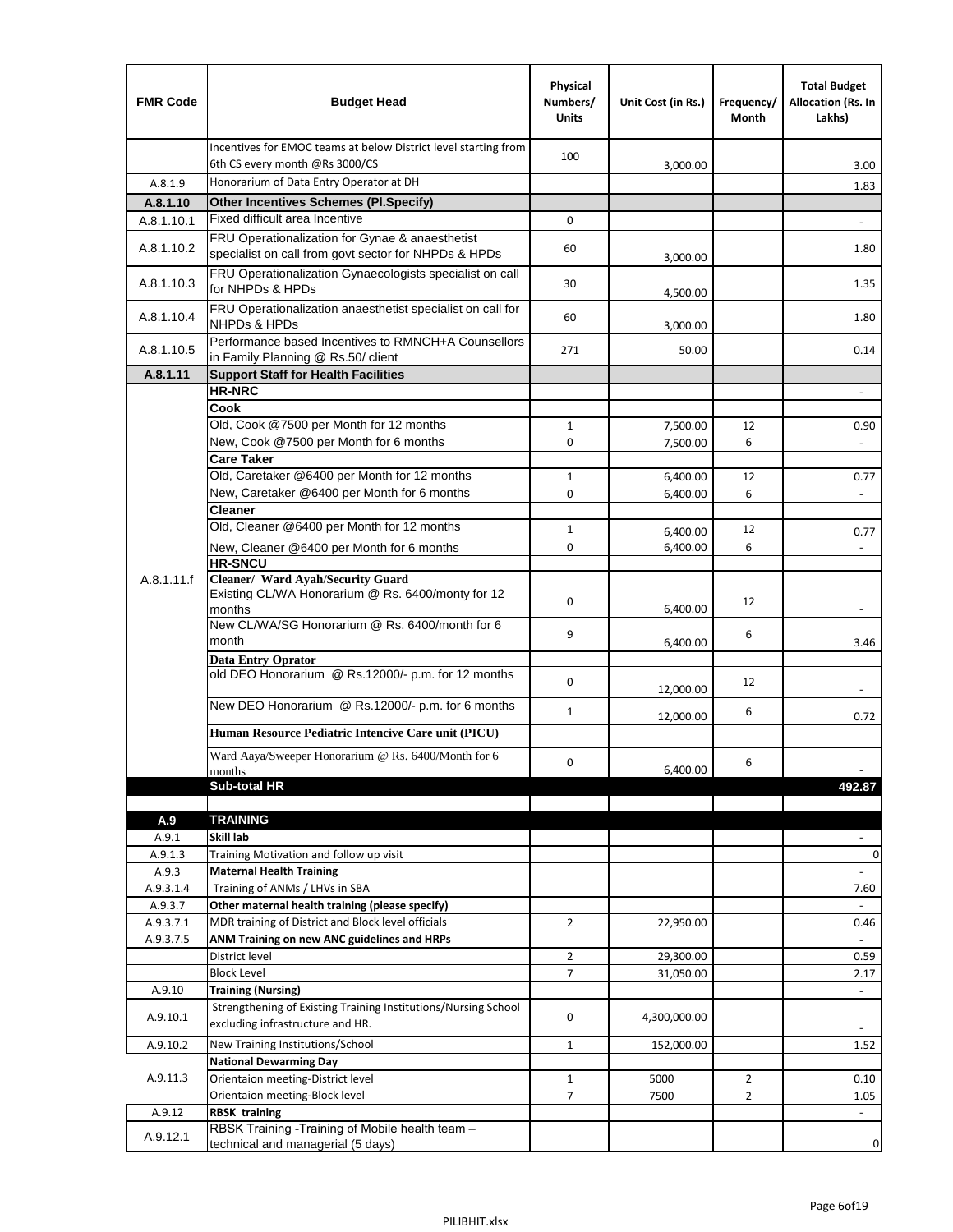| <b>FMR Code</b>       | <b>Budget Head</b>                                                                           | Physical<br>Numbers/<br><b>Units</b> | Unit Cost (in Rs.) | Frequency/<br><b>Month</b> | <b>Total Budget</b><br>Allocation (Rs. In<br>Lakhs) |
|-----------------------|----------------------------------------------------------------------------------------------|--------------------------------------|--------------------|----------------------------|-----------------------------------------------------|
|                       |                                                                                              |                                      |                    |                            |                                                     |
|                       | <b>Sub-total Training</b>                                                                    |                                      |                    |                            | 13.49                                               |
| A.10                  | <b>PROGRAMME MANAGEMENT</b>                                                                  |                                      |                    |                            |                                                     |
| A.10.2                | Contractual Staff for DPMSU recruited and in position                                        |                                      |                    |                            |                                                     |
| A.10.2.1              | District Programme Manager                                                                   | $\mathbf{1}$                         | 39,690.00          | 12                         | 4.76                                                |
| A.10.2.2              | District Accounts Manager                                                                    | 1                                    | 32,303.00          | 12                         | 3.88                                                |
| A.10.2.3              | District Data Manager                                                                        | $\mathbf{1}$                         | 22,050.00          | 12                         | 2.65                                                |
| A.10.2.4              | Consultants/ Programme Officers (Kindly Specify)                                             | $\mathbf 0$                          |                    |                            |                                                     |
|                       | Honorarium of RKSK Coordinator                                                               | $\mathbf{1}$                         | 25,000.00          | 9                          | 2.25                                                |
| A.10.2.5              | Accountants                                                                                  | 0                                    |                    |                            |                                                     |
| A.10.2.6              | Data Entry Operators                                                                         | 0                                    |                    |                            | $\overline{\phantom{a}}$                            |
| A.10.2.7              | Support Staff (Kindly Specify)                                                               | $\mathbf{1}$                         | 8,269.00           | 12                         | 0.99                                                |
| A.10.2.8.1            | Operational Cost for DPMU unit                                                               | $\mathbf{1}$                         | 89,250.00          | 12                         | 10.71                                               |
| A.10.2.8.5            | <b>DEIC Managers</b>                                                                         | $\mathbf 0$                          | 33,000.00          | 10                         |                                                     |
| A.10.3                | <b>Strengthening of Block PMU</b>                                                            |                                      |                    |                            |                                                     |
| A.10.3.1              | <b>Block Programme Manager</b>                                                               |                                      |                    |                            | 20.37                                               |
| A.10.3.2              | <b>Block Accounts Manager</b>                                                                |                                      | 12,128.00          | 12                         | 10.19                                               |
| A.10.3.7.1            | Operational Cost for BPMU unit                                                               | 7                                    | 15,000.00          | 12                         | 12.60                                               |
| A.10.6                | <b>Concurrent Audit system</b><br>Monthly Concurrent Audit                                   | $\mathbf{1}$                         | 4,500.00           | 12                         | 0.54                                                |
|                       | <b>Block Spesific Work</b>                                                                   | 7                                    | 500.00             | 12                         | 0.42                                                |
| A.10.7                | <b>Mobility Support, Field Visits</b>                                                        |                                      |                    |                            |                                                     |
| A.10.7.2              | <b>DPMU/District</b>                                                                         | $\overline{2}$                       | 30,000.00          | 12                         | 7.20                                                |
| A.10.7.3              | <b>BPMU/Block</b>                                                                            | 7                                    | 30,000.00          | 12                         | 25.20                                               |
| A.10.8.1              | Vehicles for Divisional / AD office                                                          | 0                                    | 30,000.00          | 12                         | $\mathbf{r}$                                        |
|                       |                                                                                              |                                      |                    |                            |                                                     |
|                       | <b>Sub-total Programme Management</b>                                                        |                                      |                    |                            | 101.76                                              |
|                       | Total of RMNCH+A                                                                             |                                      |                    |                            | 1,535.17                                            |
|                       |                                                                                              |                                      |                    |                            |                                                     |
| в                     | Additionalities under NRHM (Mission Flexible Pool)                                           |                                      |                    |                            |                                                     |
|                       | <b>ASHA</b>                                                                                  |                                      |                    |                            |                                                     |
| <b>B1</b><br>B1.1.1.3 | <b>Supplementary training for ASHAs</b>                                                      |                                      |                    |                            |                                                     |
|                       | TOT of ASHA Trainer- I round (at RHFWTC)                                                     |                                      |                    |                            |                                                     |
| B1.1.1.3.1            | Batch cost+Equipment+Module+ Monitoring Visit                                                |                                      |                    |                            |                                                     |
| B1.1.1.3.2            | TOT of ASHA Trainers -II Round (at RHFWTC)                                                   |                                      |                    |                            |                                                     |
| B1.1.1.4              | Post training support and supervision                                                        |                                      |                    |                            | $\sim$                                              |
|                       | Supervision costs by ASHA facilitators<br>(12 months)                                        |                                      |                    |                            | 39.60                                               |
| B1.1.1.4.1            | Supervision costs by ASHA facilitators<br>(6 months)                                         |                                      |                    |                            |                                                     |
|                       |                                                                                              |                                      |                    |                            |                                                     |
| B1.1.1.4.2            | Monthly review Meeting of ASHA Sangini with BCPM                                             |                                      |                    |                            | 1.19                                                |
| B <sub>1.1.3</sub>    | Performance Incentive/Other Incentive to ASHAs (if                                           |                                      |                    |                            |                                                     |
| B1.1.3.1              | any)<br><b>ASHA incentives under Maternal Health</b>                                         |                                      |                    |                            |                                                     |
| B1.1.3.1.2            | Maternal Death Audit Information                                                             | 125                                  | 200.00             |                            | 0.25                                                |
| B1.1.3.2              | Incentive to ASHA under Child Health                                                         |                                      |                    |                            | ÷.                                                  |
| B1.1.3.2.1            | Incentive for Home Based Newborn Care programme                                              | 45342                                | 250.00             |                            | 113.36                                              |
| B1.1.3.2.4            | Incentive for referral of SAM cases to NRC @ Rs.50/Case                                      | 240                                  | 50.00              |                            | 0.12                                                |
| B1.1.3.2.5            | Incentive for follow up of discharge of SAM children from<br>NRCs @ Rs. 100/ for 4 Follow up | 240                                  | 100.00             |                            | 0.24                                                |
| B1.1.3.3              | ASHA Incentives under family planning (ESB/ PPIUCD/<br>Others)                               |                                      |                    |                            |                                                     |
| B1.1.3.3.1            | ASHA PPIUCD incentive for accompanying the client for<br>PPIUCD insertion                    | 2000                                 | 150.00             |                            | 3.00                                                |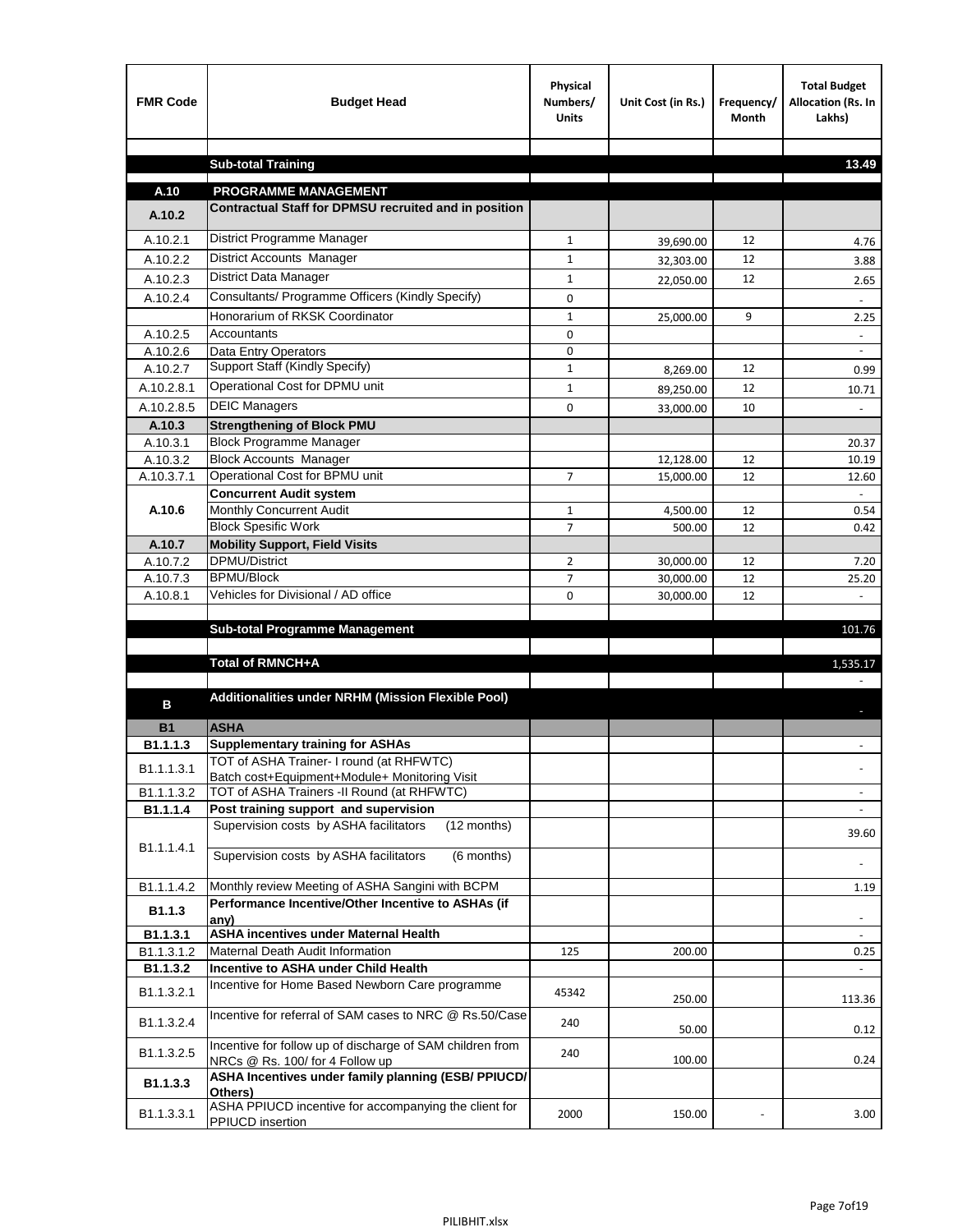| <b>FMR Code</b>            | <b>Budget Head</b>                                                                                                                                                                             | Physical<br>Numbers/<br><b>Units</b> | Unit Cost (in Rs.) | Frequency/<br>Month | <b>Total Budget</b><br><b>Allocation (Rs. In</b><br>Lakhs) |
|----------------------------|------------------------------------------------------------------------------------------------------------------------------------------------------------------------------------------------|--------------------------------------|--------------------|---------------------|------------------------------------------------------------|
|                            | ASHA incentive under ESB scheme for promoting<br>spacing of births @ 500/- per ASHA/client                                                                                                     | 308                                  | 500.00             |                     | 1.54                                                       |
| B <sub>1.1</sub> , 3, 3, 2 | Spacing for 2 years after marriage @ 500/- per<br>ASHA/client                                                                                                                                  | 322                                  | 500.00             |                     | 1.61                                                       |
| B1.1.3.3.3                 | ASHA Incentive under ESB scheme for promoting<br>adoption of limiting method upto two children @ Rs. 1000<br>per client                                                                        | 376                                  | 1,000.00           |                     | 3.76                                                       |
| B1.1.3.6                   | <b>ASHA Incentives (other)</b>                                                                                                                                                                 |                                      |                    |                     |                                                            |
| B <sub>1.1</sub> , 3, 5, 3 | ASHA incentive for NDD for 2 round                                                                                                                                                             | 1426                                 | 100.00             | $\overline{2}$      | 2.85                                                       |
| B <sub>1.1</sub> .3.6.1    | Amount to be released for 12 months for Routine<br>activities (4 month incentive for ASHAs those are yet to<br>be placed)                                                                      |                                      |                    |                     | 131.76                                                     |
| B1.1.3.6.4                 | Incentive to ASHA Facilitator (12 Months)                                                                                                                                                      |                                      |                    |                     | 2.38                                                       |
| B <sub>1.1</sub> .3.6.5    | Reimbursement of travel expenses for accompanying a<br>woman to facility for surgical abortion (MVA/EVA) @<br>Rs.150/-per case                                                                 | 20                                   | 150.00             |                     | 0.03                                                       |
| B <sub>1.1</sub> .3.6.6    | Reimbursement of travel expenses for accompanying a<br>woman to facility for medical abortion (MMA) @ Rs.225/-<br>per case                                                                     | 20                                   | 225.00             |                     | 0.05                                                       |
| B1.1.3.6.9                 | ASHA Torch (NO. of ASHA +AF) @ Rs. 262.20                                                                                                                                                      |                                      |                    |                     | 3.91                                                       |
| B1.1.3.7                   | Other (support provisions to ASHA such as uniform,                                                                                                                                             |                                      |                    |                     |                                                            |
| B <sub>1.1</sub> .3.7.2    | diary, ASHA Ghar etc)<br>ASHA Payment Voucher, Payment Register and VHIR<br>1.@ Rs. 25/ASHA, 2.@Rs.50/AF, 3.@Rs.150/block for<br>ASHa master payment register,<br>4. @Rs.174.5/ASHA/B1.1.3.7.2 |                                      |                    |                     | 2.89                                                       |
| B <sub>1.1</sub> , 3.7.4   | ASHA SAREE (TA/DA for Attending monthly meeting) No.<br>of ASHA+AF @ Rs.450                                                                                                                    |                                      |                    |                     | 6.71                                                       |
| B <sub>1.1</sub> .5.1      | Honorarium of Regional Coordinator                                                                                                                                                             |                                      |                    |                     |                                                            |
| B <sub>1.1.5.2</sub>       | Honararium of District Community Process Manager                                                                                                                                               | $\mathbf{1}$                         | 32,303.00          | 12                  | 3.88                                                       |
| B <sub>1.1</sub> .5.3      | Honararium of Block Community Process Manager                                                                                                                                                  | $\overline{7}$                       | 12,000.00          | 12                  | 10.08                                                      |
|                            | Mobility cost for ARC/AMG                                                                                                                                                                      |                                      |                    |                     |                                                            |
| B <sub>1.1.5.4</sub>       | AMG cost                                                                                                                                                                                       | $\mathbf{1}$                         | 10,000.00          | 1                   | 0.10                                                       |
|                            | Quarterly BCPM meeting at Divisional Head Quarter @                                                                                                                                            |                                      |                    |                     |                                                            |
|                            | rs. 500/BCPM/qtr.                                                                                                                                                                              |                                      |                    |                     |                                                            |
|                            | <b>Sub Total of ASHA</b>                                                                                                                                                                       |                                      |                    |                     | 329.29675                                                  |
|                            |                                                                                                                                                                                                |                                      |                    |                     |                                                            |
| B.2                        | <b>Untied Fund</b>                                                                                                                                                                             |                                      |                    |                     |                                                            |
| B <sub>2.3</sub>           | <b>CHCs</b>                                                                                                                                                                                    |                                      |                    |                     | 16.09                                                      |
| B <sub>2.4</sub>           | PHCs                                                                                                                                                                                           |                                      |                    |                     | 19.13                                                      |
|                            | <b>Sub Total of Untied Fund</b>                                                                                                                                                                |                                      |                    |                     | 35.21175                                                   |
| <b>B9</b>                  | <b>Mainstreaming of AYUSH</b>                                                                                                                                                                  |                                      |                    |                     |                                                            |
| B.9.1                      | Medical Officers at CHCs/ PHCs (Only AYUSH)                                                                                                                                                    |                                      |                    |                     |                                                            |
| B.9.1.1                    | <b>DH</b>                                                                                                                                                                                      | $\overline{2}$                       | 29,106.00          | 12                  | 6.99                                                       |
| B.9.1.2                    | <b>FRUs</b>                                                                                                                                                                                    | 4                                    | 29,106.00          | 12                  | 13.97                                                      |
| B.9.1.3                    | Non FRU SDH/ CHC                                                                                                                                                                               | 8                                    | 29,106.00          | 12                  | 27.94                                                      |
| B.9.1.4                    | 24 X 7 PHC                                                                                                                                                                                     | 4                                    | 29,106.00          | 12                  | 13.97                                                      |
| B.9.1.5                    | Non-24 X 7 PHCs/ APHCs                                                                                                                                                                         | $\overline{2}$                       | 29,106.00          | 12                  | 6.99                                                       |
| <b>B.9.2</b>               | Other Staff Nurses and Supervisory Nurses/ AYUSH<br>pharmacists (Only AYUSH)                                                                                                                   |                                      |                    |                     |                                                            |
| B.9.2.1                    | DH                                                                                                                                                                                             | $\mathbf{1}$                         | 10,914.75          | 12                  | 1.31                                                       |
| B.9.2.2                    | <b>FRUs</b>                                                                                                                                                                                    | $\overline{2}$                       | 10,914.75          | 12                  | 2.62                                                       |
| B.9.2.3                    | Non FRU SDH/ CHC                                                                                                                                                                               | 6                                    | 10,914.75          | 12                  | 7.86                                                       |
| B.9.2.4                    | 24 X 7 PHC                                                                                                                                                                                     | $\mathbf{1}$                         |                    | 12                  |                                                            |
|                            | Non-24 X 7 PHCs                                                                                                                                                                                |                                      | 10,914.75          |                     | 1.31                                                       |
| B.9.2.5                    |                                                                                                                                                                                                | 0                                    | 10,914.75          | 12                  | $\overline{\phantom{a}}$                                   |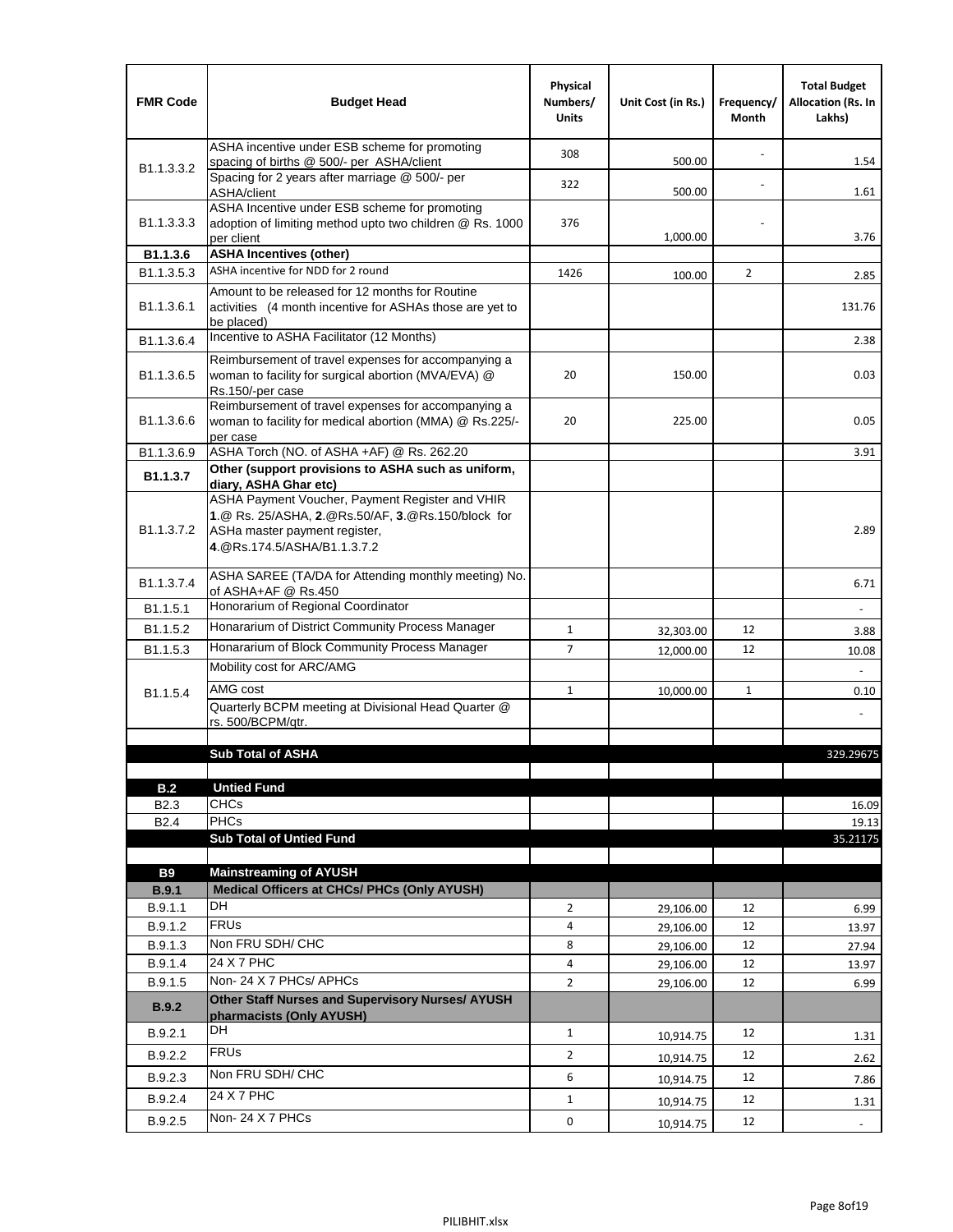| <b>FMR Code</b>               | <b>Budget Head</b>                                                                              | Physical<br>Numbers/<br><b>Units</b> | Unit Cost (in Rs.) | Frequency/<br>Month | <b>Total Budget</b><br>Allocation (Rs. In<br>Lakhs) |
|-------------------------------|-------------------------------------------------------------------------------------------------|--------------------------------------|--------------------|---------------------|-----------------------------------------------------|
|                               | Panchkarma Unit Lokbabdhu Rajnarayna Joint<br><b>Hospital, Lucknow</b>                          |                                      |                    |                     |                                                     |
| B.9.2.6                       | Honararium of Panchkarma Technician (1Male and 1<br>Female)                                     | 0                                    | 10,000.00          | 12                  |                                                     |
|                               | Honorarium of Panchkarma Attendent                                                              | 0                                    | 8,000.00           | 12                  |                                                     |
|                               | Lumpsum amount for Sweeper (Safai Karmi)                                                        |                                      |                    |                     | 0                                                   |
| <b>B9.3</b>                   | <b>Other Activities (Excluding HR)</b>                                                          |                                      |                    |                     |                                                     |
| B9.3.1                        | Contingency AYUSH wings                                                                         | $\mathbf{1}$                         | 20,000.00          |                     | 0.20                                                |
| B9.3.3                        | Establishment of Panchkarma Unit                                                                |                                      |                    |                     | $\mathbf 0$                                         |
| B9.3.4                        | Construction of AYUSH Wing                                                                      | 0                                    | 3,000,000.00       |                     |                                                     |
|                               |                                                                                                 |                                      |                    |                     |                                                     |
|                               | Sub Total of Mainstreaming of AYUSH                                                             |                                      |                    |                     | 83.15                                               |
|                               |                                                                                                 |                                      |                    |                     |                                                     |
| <b>B10</b>                    | <b>IEC-BCC NRHM</b>                                                                             |                                      |                    |                     |                                                     |
| B.10.3.5                      | <b>Girls Child Day</b><br><b>Division level</b>                                                 | 0                                    | 50,000.00          | 1                   |                                                     |
|                               | <b>Block level</b>                                                                              | $\overline{7}$                       | 10,000.00          | $\mathbf{1}$        | 0.70                                                |
| <b>B.10.7</b>                 | Priniting activities (please specify)                                                           |                                      |                    |                     |                                                     |
| B.10.7.1                      | SM booklet @Rs 20.00 for all ANCs                                                               | 63968                                | 20.00              |                     | 12.79                                               |
|                               | MCP card @ Rs 10 for all ANCs                                                                   | 63968                                | 10.00              |                     | 6.40                                                |
| <b>B.10.7.4</b><br>B.10.7.4.1 | <b>Other printing</b><br><b>IEC-BCC Material for NDD</b>                                        |                                      |                    |                     |                                                     |
|                               | IEC material, poster, banner @ Rs. 14000 per block for 2<br>round                               | $\overline{7}$                       | 14000              | $\overline{2}$      | 1.96                                                |
|                               | Teaching and community hand bills/pumphlets and check<br>list @ Rs. 14000 per block for 2 round | $\overline{7}$                       | 14000              | $\overline{2}$      | 1.96                                                |
|                               | 5 Fipchart per block @ Rs. 200 per Flip chart( one time)                                        | 35                                   | 200                | $\mathbf{1}$        | 0.07                                                |
|                               | AWW and Teacher hand out @ Rs. 7 each for 2 round                                               | 3783                                 | $\overline{7}$     | 2                   | 0.53                                                |
|                               | ASHA hand out @ Rs. 2 each for 2 round                                                          | 1426                                 | $\overline{2}$     | $\overline{2}$      | 0.06                                                |
|                               | <b>AFHC cards</b>                                                                               |                                      |                    |                     |                                                     |
|                               | For DH & MC level Existing AFHS clinics<br>For CHC level Existing AFHS clinics                  | $\overline{2}$                       | 0.50               | 2000                | 0.02                                                |
| <b>B.10.7.4.2</b>             | For PHC level existing AFHS clinics                                                             | $\overline{7}$<br>14                 | 0.50<br>0.50       | 2000<br>2000        | 0.07<br>0.14                                        |
|                               | AFHC Register (3 register per clinic)                                                           | 69                                   | 150.00             | $\mathbf{1}$        | 0.10                                                |
|                               | Printing of RBSK card and registers                                                             | 0                                    |                    |                     |                                                     |
|                               | MHT Register for AWC                                                                            | 313                                  | 100.00             | $\mathbf{1}$        | 0.31                                                |
|                               | MHT Register for School<br>(Class-1 to 12)                                                      | 267                                  | 100.00             | $\mathbf{1}$        | 0.27                                                |
| B.10.7.4.3                    | RBSK Format (microplan, reporting) @ Rs. 3000/ per                                              | 7                                    |                    | $\mathbf{1}$        |                                                     |
|                               | block<br>RBSK card for children of AWC and School                                               |                                      | 3,000.00           |                     | 0.21                                                |
|                               | AWC (Twice in year)                                                                             | 156660                               | 1.20               |                     | 1.88                                                |
|                               | School (Class 1 to 12)                                                                          | 133686                               | 0.75               |                     | $1.00\,$                                            |
|                               |                                                                                                 |                                      |                    |                     |                                                     |
|                               | <b>Sub Total IEC</b>                                                                            |                                      |                    |                     | 28.47                                               |
| <b>B.11</b>                   |                                                                                                 |                                      |                    |                     |                                                     |
| B.11.2.5                      | Recurring support of 18 BCTV                                                                    |                                      |                    |                     | 0                                                   |
|                               |                                                                                                 |                                      |                    |                     |                                                     |
| <b>B14</b>                    | Innovations (if any)                                                                            |                                      |                    |                     |                                                     |
| B14.6                         | Religious and Community Leaders Meet @ Rs.<br>10000/District/meeting                            | $\mathbf{1}$                         | 10,000.00          |                     | 0.10                                                |
| B14.11                        | Rogi Sahayata Kendra @ Rs. 664200 including 5%<br>increment in HR cost                          |                                      |                    |                     | 13.28                                               |
| B14.12                        | AAA Platform - Monitoring & Microplanning meeting for<br>frontline workers                      |                                      |                    |                     | 26.49                                               |
|                               | Nurse Mentor Programme and Establishment of Mini                                                |                                      |                    |                     |                                                     |
|                               | <b>Skill Lab</b>                                                                                |                                      |                    |                     |                                                     |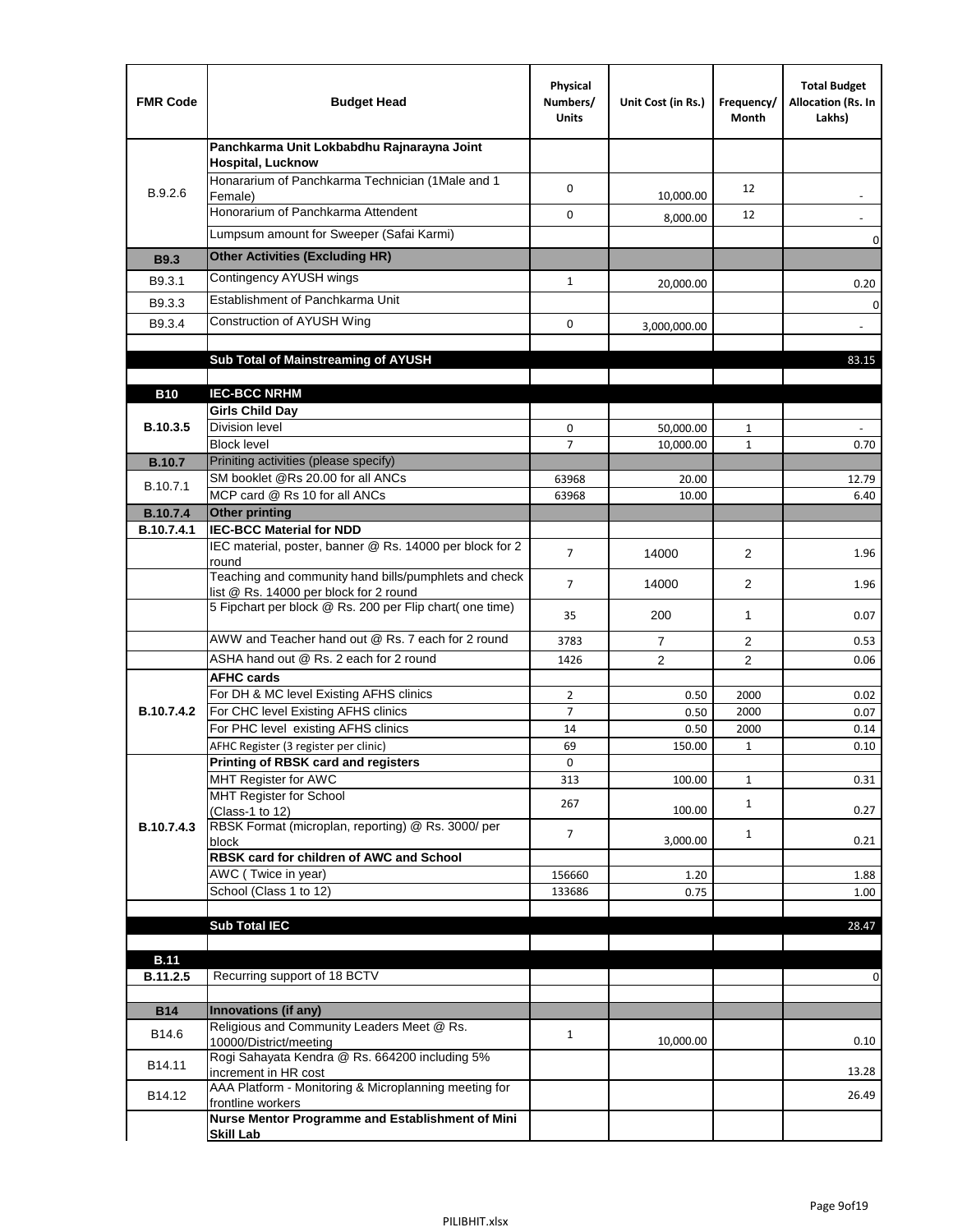| <b>FMR Code</b>   | <b>Budget Head</b>                                                                              | Physical<br>Numbers/<br><b>Units</b> | Unit Cost (in Rs.) | Frequency/<br><b>Month</b> | <b>Total Budget</b><br>Allocation (Rs. In<br>Lakhs) |
|-------------------|-------------------------------------------------------------------------------------------------|--------------------------------------|--------------------|----------------------------|-----------------------------------------------------|
| B14.19            | Honoraium of Naurse Mentor (Existing)                                                           | 1                                    | 38,588.00          | 12                         | 4.63                                                |
|                   | Honoraium of Naurse Mentor for 12 montys (New)                                                  | $\mathbf{1}$                         | 36,750.00          | 12                         | 4.41                                                |
|                   | Honoraium of Naurse Mentor fro 10 months (New)                                                  | 0                                    | 36,750.00          | 10                         | $\omega$                                            |
| B14.22            | Training Strategy for Village Health and Nutrition Days<br>(VHNDs)                              |                                      |                    |                            | 4.63                                                |
|                   | Free Transport Facilities to PLHIV(People Living with                                           |                                      |                    |                            |                                                     |
| B14.25            | <b>HIV)</b> for treatment                                                                       |                                      |                    |                            |                                                     |
|                   | On ART cost                                                                                     |                                      |                    |                            |                                                     |
|                   | PRE ART Cost                                                                                    |                                      |                    |                            |                                                     |
|                   | <b>KAYAKALP' Award Scheme</b>                                                                   |                                      |                    |                            |                                                     |
|                   | Training for Swachha Bharat Abhiyan                                                             |                                      |                    |                            |                                                     |
|                   | Awareness cum Internal Assessors Training Workshop @                                            |                                      |                    |                            |                                                     |
|                   | Rs. 33000/Disitrict                                                                             |                                      |                    |                            | 0.33                                                |
|                   | District level Hospital Rs. 20000/District<br><b>CHC</b> level                                  |                                      |                    |                            | 0.20                                                |
|                   | <b>PHC</b> level                                                                                | $\overline{2}$                       | 15,000.00          |                            | 0.30                                                |
|                   |                                                                                                 | 3                                    | 6,000.00           |                            | 0.18                                                |
| B14.29            | <b>Internal Assessment</b>                                                                      |                                      |                    |                            |                                                     |
|                   | District level Hospital (Quarterly)                                                             | 2                                    | 2,000.00           | 4                          | 0.16                                                |
|                   | CHC level (Quarterly)                                                                           | $\overline{2}$                       | 1,000.00           | 4                          | 0.08                                                |
|                   | PHC level (Quarterly)<br><b>Peer Assessment</b>                                                 | 3                                    | 500.00             | 4                          | 0.06                                                |
|                   | <b>District level Hospital</b>                                                                  |                                      |                    |                            |                                                     |
|                   | <b>CHC</b> level                                                                                | 2                                    | 25.000.00          |                            | 0.50                                                |
|                   | PHC level                                                                                       | $\overline{2}$<br>3                  | 10,000.00          |                            | 0.20<br>0.15                                        |
|                   |                                                                                                 |                                      | 5,000.00           |                            |                                                     |
|                   | Matritwa Saptah<br>District level activities @Rs 50000                                          | $\mathbf{1}$                         |                    |                            | 0.50                                                |
|                   |                                                                                                 |                                      | 50,000.00          |                            |                                                     |
|                   | Mobility support @ Rs 17600/block                                                               | $\overline{7}$                       | 17,600.00          |                            | 1.23                                                |
| B14.33            | Printing of formats, reports and HRP register @ 50/ANM                                          | 218                                  | 50.00              |                            | 0.11                                                |
|                   | <b>IEC Support</b>                                                                              |                                      |                    |                            |                                                     |
|                   | District level                                                                                  | 1                                    | 2,500.00           |                            | 0.03                                                |
|                   | <b>Block Level</b>                                                                              | 7                                    | 25,000.00          |                            | 1.75                                                |
|                   | hoarding 5/dist & 1/FRU & 1/block @ Rs. 2000/-                                                  | 15                                   | 2,000.00           |                            | 0.30                                                |
|                   | <b>Gestational Diabetes Mallitius Pilot - 18 districts</b>                                      |                                      |                    |                            |                                                     |
|                   | Glucometer @ 1 /ANM+2/Block+2 additional                                                        | 0                                    | 3,000.00           |                            | $\overline{\phantom{a}}$                            |
| B14.34            | Procurement of Glucose 75mg, (2*all ANCs+24*5%GDMs)                                             | 0                                    | 25.00              |                            |                                                     |
|                   | Insulin 9 vials *5% ANCs                                                                        | 0                                    | 50.00              |                            | $\overline{\phantom{a}}$                            |
|                   | with syringe (900 units/+18 syringes)                                                           | 0                                    | 20.00              |                            |                                                     |
|                   | <b>Misoprost Distribution for Home Deliveries</b>                                               |                                      |                    |                            |                                                     |
|                   | Printing of registers @ Rs50.00 each                                                            |                                      |                    |                            | 0.75                                                |
|                   | Budget for Tab Mesoprostol procurement in Lakh                                                  |                                      |                    |                            | 14.54                                               |
| B14.35            | ASHA Incentive @ Rs.100.00 each case in Lakh                                                    |                                      |                    |                            | 16.54                                               |
|                   | Block level ANM/ ASHAs training @ 23650/ in Lakh                                                |                                      |                    |                            | 11.83                                               |
|                   | District Orientation meeting @Rs 20000, in Lakh                                                 |                                      |                    |                            | 0.20                                                |
|                   | <b>Sub Total Innovation</b>                                                                     |                                      |                    |                            | 103.48                                              |
| <b>B15</b>        | <b>Planning, Implementation and Monitoring</b>                                                  |                                      |                    |                            |                                                     |
| B <sub>15.2</sub> | <b>Quality Assurance</b>                                                                        |                                      |                    |                            |                                                     |
| B15.2.2           | <b>Division Level Human Resource</b>                                                            | 0                                    |                    |                            |                                                     |
|                   | Honorarium of Existing Divisonal Consultant -Quality @                                          |                                      |                    |                            |                                                     |
|                   | Rs. 45000/month for 10 months                                                                   | 0                                    | 45,000.00          | 10                         |                                                     |
|                   | Honorarium of Vacant Divisonal Consultant -Quality @                                            | 0                                    | 45,000.00          | $\overline{2}$             |                                                     |
|                   | Rs. 45000/month for 2 months                                                                    |                                      |                    |                            |                                                     |
|                   | Honararium of Existing Divisonal Consultant - Public                                            | 0                                    | 45,000.00          | $\overline{2}$             |                                                     |
|                   | Health @ Rs.45000/PM for 10 Months<br>Honararium of Vacant Divisonal Consultant - Public Health |                                      |                    |                            |                                                     |
|                   | @ Rs.45000/PM for 2 Months                                                                      | 0                                    | 45,000.00          | 10                         |                                                     |
|                   | Data Entry Operator @Rs 12000/PM for 2 Month ("New<br>Position)                                 | 0                                    | 12,000.00          | $\overline{2}$             |                                                     |
|                   | <b>District Level Human Resource</b>                                                            |                                      |                    |                            |                                                     |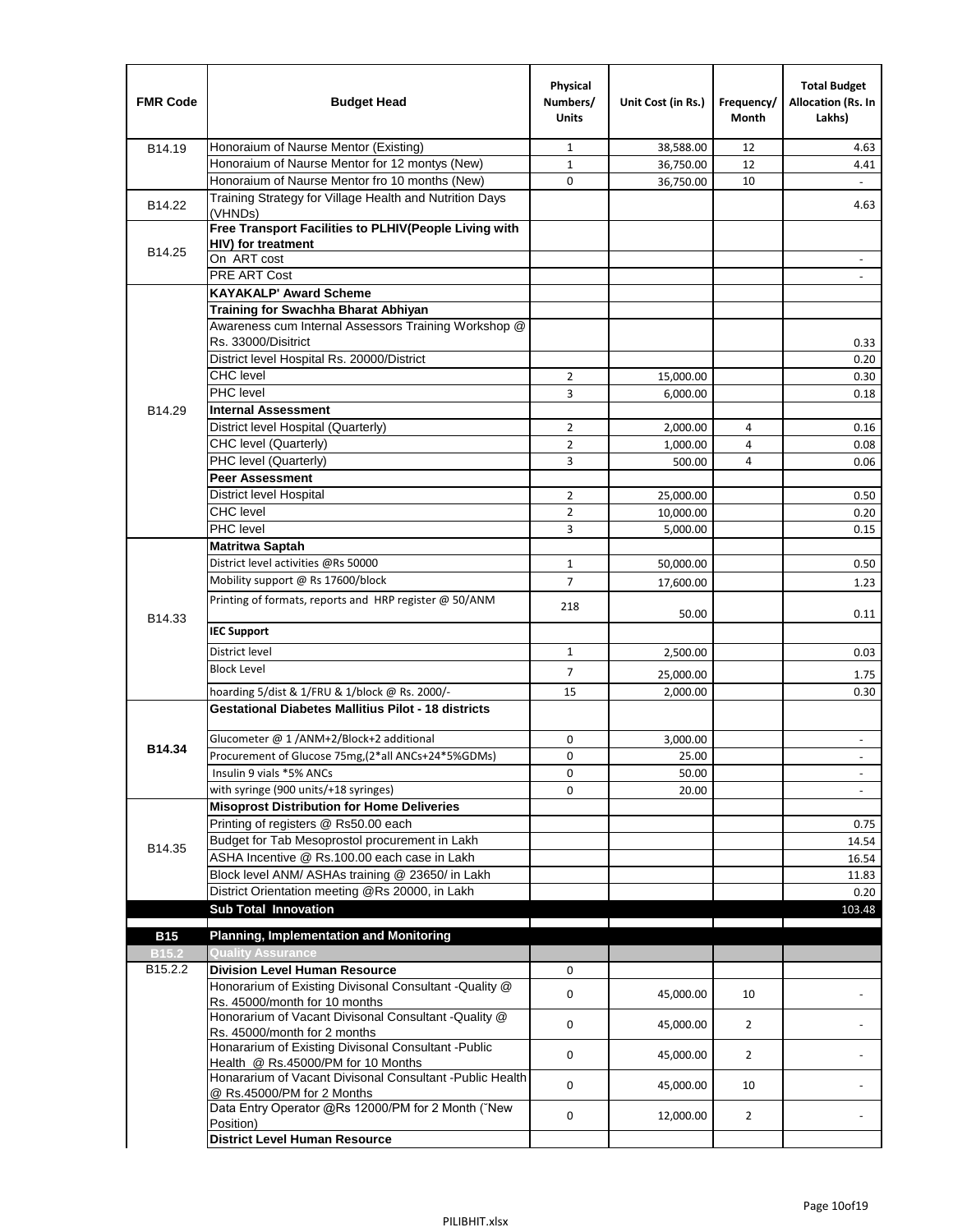| <b>FMR Code</b>         | <b>Budget Head</b>                                                                                | Physical<br>Numbers/<br><b>Units</b> | Unit Cost (in Rs.) | Frequency/<br><b>Month</b> | <b>Total Budget</b><br>Allocation (Rs. In<br>Lakhs) |
|-------------------------|---------------------------------------------------------------------------------------------------|--------------------------------------|--------------------|----------------------------|-----------------------------------------------------|
|                         | Honorarium of Existing District Consultant -Quality @ Rs.<br>40000/month for 10 months            | $\mathbf 0$                          | 40,000.00          | 10                         |                                                     |
|                         | Honorarium of Vacant District Consultant -Quality @ Rs.<br>40000/month for 2 months               | $\mathbf{1}$                         | 40,000.00          | $\overline{2}$             | 0.80                                                |
|                         | Honararium of Existing Hospital Quality Manager @<br>Rs.35000/PM for 10 Months                    | 0                                    | 35,000.00          | 10                         |                                                     |
|                         | Honararium of Vacant Hospital Quality Manager @<br>Rs.35000/PM for 2 Months                       | $\mathbf{1}$                         | 35,000.00          | $\overline{2}$             | 0.70                                                |
|                         | Data Entry Operator @ Rs 12000/PM for 2 Month ("New<br>Position)                                  | $\mathbf{1}$                         | 12,000.00          | $\overline{2}$             | 0.24                                                |
| B15.2.4                 | <b>Review meetings</b>                                                                            |                                      |                    |                            |                                                     |
| B <sub>15.2</sub> .4.2  | Division                                                                                          | 0                                    | 5,000.00           |                            |                                                     |
|                         | <b>District</b>                                                                                   | $\overline{2}$                       | 2,000.00           |                            | 0.04                                                |
| B15.2.5.2               | Monitoring and Supportive Supervision Visits-Divisional<br>QUA (10 visits per month) for 6 months | $\mathbf 0$                          | 1,800.00           |                            |                                                     |
|                         | Monitoring and Supportive Supervision Visits-District<br>QUA (10 visits per month) for 6 months   | 60                                   | 1,200.00           |                            | 0.72                                                |
|                         | <b>Office Equipments-District &amp; Division</b>                                                  |                                      |                    |                            |                                                     |
|                         | <b>Division Level</b>                                                                             |                                      |                    |                            |                                                     |
|                         | Office Equipment @ Rs.3.5 Lac/Division                                                            |                                      |                    |                            | $\sim$                                              |
| B15.2.5.5               | Operational cost @ Rs.17000/-PM for 10 Month                                                      |                                      |                    |                            | $\pmb{0}$                                           |
|                         | <b>District Level</b>                                                                             |                                      |                    |                            |                                                     |
|                         | Office Equipment @ Rs.3.5 Lac/District                                                            | 0                                    | 350,000.00         | 1                          | $\blacksquare$                                      |
|                         | Operational cost @ Rs.14000/-PM for 10 Month                                                      | $1\,$                                | 14,000.00          | 10                         | 1.40                                                |
| B15.2.5.6               | <b>Operational Cost for District Hospitals</b>                                                    | 0                                    | 2,000.00           |                            | $\mathbf{r}$                                        |
|                         | <b>Sub Total Quality Assurance</b>                                                                |                                      |                    |                            | 3.90                                                |
| B15.3                   | <b>Monitoring and Evaluation</b>                                                                  |                                      |                    |                            |                                                     |
| B15.3.1                 | <b>HMIS</b>                                                                                       |                                      |                    |                            |                                                     |
| B15.3.1.2               | Data Entry Operators at Block level                                                               |                                      |                    |                            | 10.70                                               |
| B15.3.1.3.1             | HR and Infrastructure for 100% service updation on<br><b>HMIS/MCTS Portal</b>                     |                                      |                    |                            | 5.38                                                |
| B <sub>15.3.1.5.2</sub> | Mobility Support for HMIS & MCTS at District level                                                |                                      |                    |                            | 0.25                                                |
| B15.3.1.6               | Printing of HMIS Formats<br>Printing of MCTS follow-up formats/ services due list/ work           |                                      |                    |                            | 0.43                                                |
| B15.3.2.2               | plan                                                                                              |                                      |                    |                            | 0.48                                                |
| B15.3.2.7               | Internet Connectivity through LAN / data card                                                     |                                      |                    |                            | 0.68                                                |
| B15.3.2.8               | Procurement & Installation of VSAT (Capex)                                                        |                                      |                    |                            | 1.20                                                |
| B15.3.2.12              | Other office expenditure                                                                          |                                      |                    |                            | 1.50                                                |
| B15.3.2.13              | Printing of RCH Registers                                                                         |                                      |                    |                            | 0.26                                                |
|                         | <b>Sub Total of HMIS</b>                                                                          |                                      |                    |                            | 20.88                                               |
| <b>B.16</b>             | <b>PROCUREMENT</b>                                                                                |                                      |                    |                            |                                                     |
| B16.1                   | <b>Procurement of Equipment</b>                                                                   |                                      |                    |                            |                                                     |
|                         | <b>Equipments for Blood Banks/ BSUs</b>                                                           |                                      |                    |                            |                                                     |
| B16.1.1.1               | Equipments For Blood banks/ BCSUs                                                                 |                                      |                    |                            | 0                                                   |
| B16.1.2                 | <b>Equipments For BSUs</b><br>Procurement of equipment: CH                                        |                                      |                    |                            | 3.65                                                |
|                         | Procurement of NRC Computer/Printer/UPS/Data Card @                                               |                                      |                    |                            |                                                     |
| B16.1.2.7               | Rs. 60000/NRC                                                                                     | $\mathbf{1}$                         | 60,000.00          | 0                          | 0.60                                                |
| B16.1.2.8               | Procurement of Computer/Printer/UPS/Data Card -SNCUs                                              |                                      |                    |                            |                                                     |
|                         | for VJB Female Hospital Lucknow<br>Procurement of Equipments for SNCUs for VAB Female             |                                      |                    |                            | 0                                                   |
| B16.1.2.9               | Hospital lucknow                                                                                  |                                      |                    |                            | 0                                                   |
| B16.1.6                 | <b>Equipments for RKSK &amp; RBSK</b>                                                             |                                      |                    |                            |                                                     |
| B16.1.6.1               | <b>Equipments for AFHCs</b>                                                                       | 0                                    | 7,000.00           | $\mathbf{1}$               | ÷,                                                  |
|                         | <b>Equipment for Mobile health teams</b>                                                          | 0                                    |                    |                            |                                                     |
| B16.1.6.3.1             | No. of Vision Chart<br>(2 chart per team)                                                         | 28                                   | 700                |                            | 0.20                                                |
| *                       | No. of weighing scale (1 per team)                                                                | ${\bf 14}$                           | 1000               |                            | 0.14                                                |
|                         | No. of height scale standing (1 per team)                                                         | 14                                   | 10000              |                            | 1.40                                                |
| <b>B.16.2</b>           | <b>Procurement of Drugs</b>                                                                       |                                      |                    |                            |                                                     |
| B.16.2.2.2              | Procurement of drugs under child health (Vitamin A for<br>BSPM) No. of Bottles                    | 10476                                | 58.00              |                            | 6.08                                                |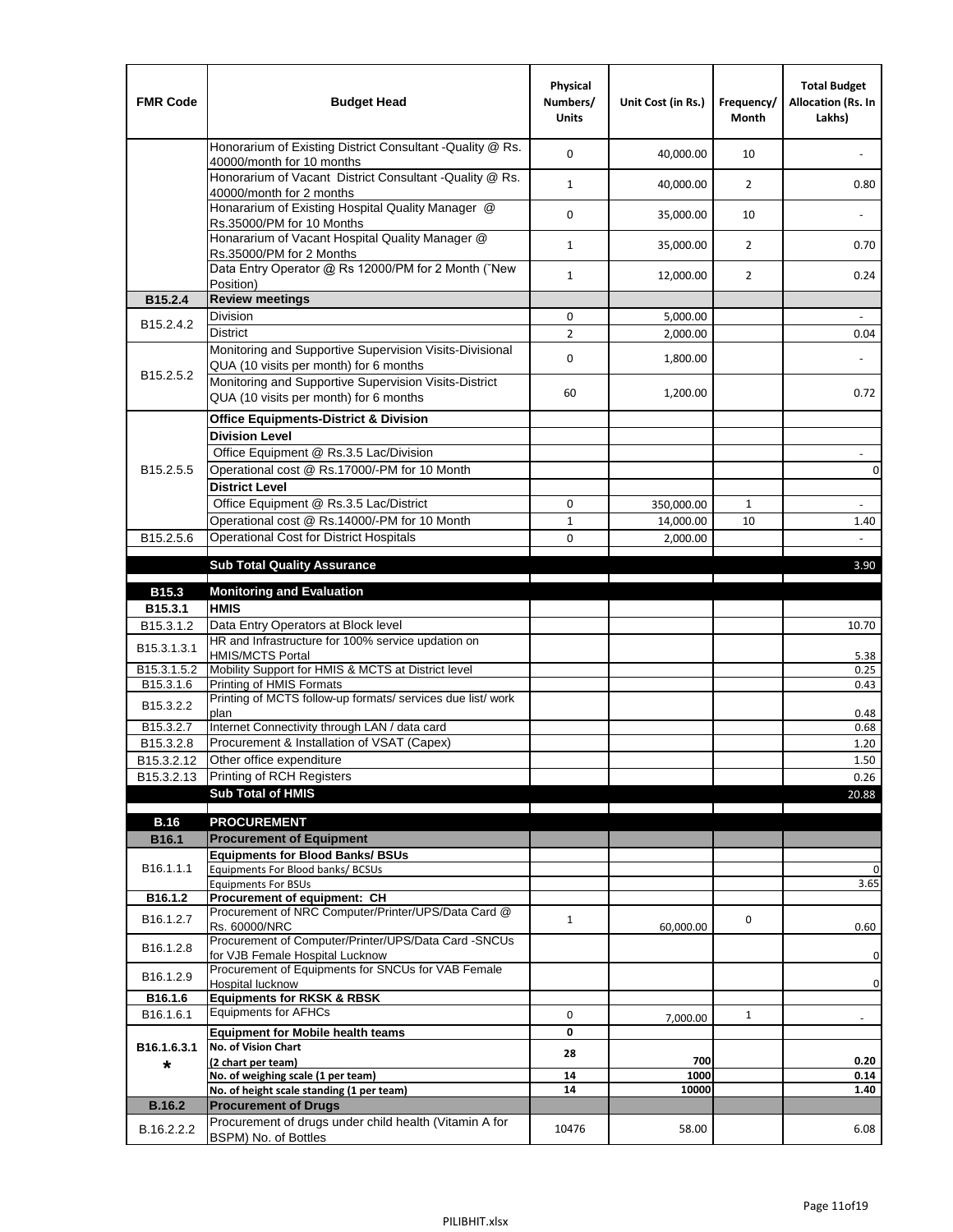| <b>FMR Code</b> | <b>Budget Head</b>                                                            | Physical<br>Numbers/<br><b>Units</b> | Unit Cost (in Rs.) | Frequency/<br>Month | <b>Total Budget</b><br>Allocation (Rs. In<br>Lakhs) |
|-----------------|-------------------------------------------------------------------------------|--------------------------------------|--------------------|---------------------|-----------------------------------------------------|
| B.16.2.4        | <b>Supplies for IMEP</b>                                                      |                                      |                    |                     |                                                     |
| B.16.2.4.1      | Biomedical waste management - District level                                  |                                      |                    |                     | 11.89                                               |
| B.16.2.4.2      | Biomedical waste management - CHC/PHC level                                   | 6                                    | 13,109.00          | 12                  | 9.44                                                |
| B.16.2.4.3      | Cleaning/washing, house-keeping and laundry<br>management - District level    |                                      |                    |                     | 45.12                                               |
| B.16.2.4.4      | Cleaning/washing, house-keeping and laundry<br>management - CHC/PHC level     |                                      |                    |                     | 11.84                                               |
| B.16.2.4.7      | Cleanliness of Sub Centers for 6 months                                       | 200                                  | 500.00             | 6                   | 6.00                                                |
| B.16.2.5.2      | Replenishment of ASHA Drug Kit<br>@300/ Working ASHA                          |                                      |                    |                     | 2.80                                                |
| B.16.2.6        | <b>National Iron Plus Initiative (Drugs&amp;Supplies)</b>                     |                                      |                    |                     |                                                     |
| B.16.2.6.1      | Children (6m - 60months)                                                      |                                      |                    |                     |                                                     |
| B.16.2.6.1.a    | IFA Syrup (@Rs7.99paisa/50mlBottel)                                           | 248065                               | 7.99               |                     | 19.82                                               |
| B.16.2.6.2      | Children 5 - 10 years                                                         |                                      |                    |                     |                                                     |
| B.16.2.6.2.a    | IFA tablet small Pink (45mg) @ Rs. 0.182 per tablet, 32 tablet per<br>child)  | 72168                                | 5.82               |                     | 4.20                                                |
| B.16.2.6.2.b    | <b>Albendazole Tablets</b>                                                    | 85598                                | 0.78               | 2                   | 1.34                                                |
| B.16.2.6.3      | <b>WIFS (10-19 years)</b>                                                     |                                      |                    |                     |                                                     |
| B.16.2.6.3.a    | IFA Tablet large blue 100 mg tablet @ Rs. 1.41 per 10 tablet for 12<br>months | 102718                               | 7.33               |                     | 7.53                                                |
|                 | <b>Albendazole Tablets</b>                                                    |                                      |                    |                     |                                                     |
| B.16.2.6.3.b    | For Adolescent Girls and boys (School going)                                  | 48088                                | 0.78               | $\overline{2}$      | 0.75                                                |
|                 | For Adolescent Girls (out of School)                                          | 54630                                | 0.78               | $\overline{2}$      | 0.85                                                |
| B.16.2.7        | Drugs & supplies for RBSK                                                     |                                      |                    |                     |                                                     |
| B.16.2.7.1      | Medicine for Mobile health team                                               | 14                                   | 5,000.00           |                     | 0.70                                                |
| <b>B.16.2.8</b> | Drugs & supplies for AYUSH                                                    | 19                                   | 100,000.00         |                     | 19.00                                               |
| B.16.2.10       | Blood Bags for 93 functional Blood Bank                                       |                                      |                    |                     | 0.35                                                |
|                 | For Diagnostics Kits for 93 functional blood bank                             |                                      |                    |                     | 0.95                                                |
|                 | <b>Sub Total of Procurement</b>                                               |                                      |                    |                     | 154.64                                              |
| <b>B.18</b>     | <b>New Initiatives/ Strategic Interventions</b>                               |                                      |                    |                     |                                                     |
|                 | <b>Ca Cx Screening</b>                                                        |                                      |                    |                     |                                                     |
| <b>B.18.2</b>   |                                                                               |                                      |                    |                     | 0                                                   |
|                 | 7+ Strategy<br><b>Family Planning</b>                                         |                                      |                    |                     |                                                     |
| B18.4           | No of District Level Govt, COT @ Rs.30000/month for 12<br>month               | 0                                    |                    | 12                  |                                                     |
|                 | Extra Incentive for Interval Sterilization @ Rs.260/case                      |                                      | 30,000.00          |                     |                                                     |
|                 |                                                                               | 0                                    | 260.00             |                     |                                                     |
|                 | Extra Incentive for NSV @ Rs.310/- case                                       | 0                                    | 310.00             |                     |                                                     |
|                 | <b>Sub Total of New Innitiatives</b>                                          |                                      |                    |                     |                                                     |
|                 |                                                                               |                                      |                    |                     |                                                     |
| <b>B22</b>      | <b>Support Services</b><br><b>Support Strengthening NVBDCP</b>                |                                      |                    |                     |                                                     |
|                 | Honorarium of Staff-At BRD Medical College                                    |                                      |                    |                     |                                                     |
| B22.3           | Honorarium of Staff for 100 Bedded JE/AES Ward -At                            |                                      |                    |                     | 0                                                   |
|                 | <b>BRD Medical College</b><br>Increament of Existing HR Catculated @ 5%       |                                      |                    |                     | 0                                                   |
|                 | <b>Sub of Support Serveces</b>                                                |                                      |                    |                     | 0                                                   |
|                 |                                                                               |                                      |                    |                     |                                                     |
| <b>B.23</b>     | Other Expenditures (Power Backup, Convergence etc)                            |                                      |                    |                     |                                                     |
|                 | POL for Generators - District level Hospitals                                 |                                      |                    |                     |                                                     |
| B.23.1          | POL for Generators - CHCs/PHCs                                                | $\overline{2}$                       | 35,000.00          | 12                  | 8.40                                                |
| B.23.2          | <b>Sub Total of Power Backup</b>                                              | $\overline{7}$                       | 17,500.00          | 12                  | 14.70                                               |
|                 |                                                                               |                                      |                    |                     | 23.10                                               |
|                 | <b>Collaboration with Medical Colleges and Knowledge</b>                      |                                      |                    |                     |                                                     |
| <b>B.24</b>     | partners                                                                      |                                      |                    |                     |                                                     |
|                 |                                                                               |                                      |                    |                     |                                                     |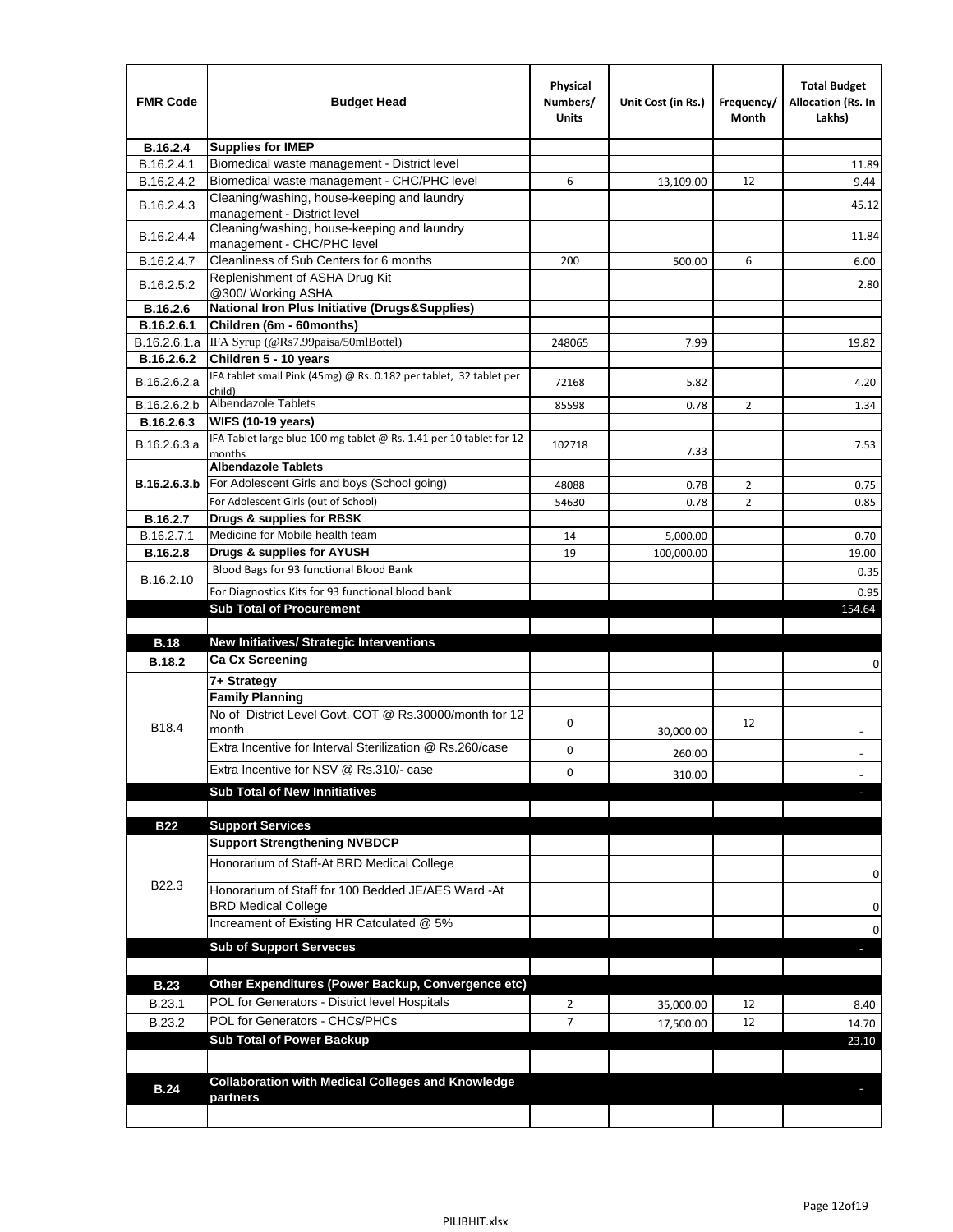| <b>FMR Code</b> | <b>Budget Head</b>                                                                                            | Physical<br>Numbers/<br><b>Units</b> | Unit Cost (in Rs.) | Frequency/<br>Month | <b>Total Budget</b><br>Allocation (Rs. In<br>Lakhs) |
|-----------------|---------------------------------------------------------------------------------------------------------------|--------------------------------------|--------------------|---------------------|-----------------------------------------------------|
| <b>B.25</b>     | National Programme for Prevention and control of                                                              |                                      |                    |                     |                                                     |
| B.25.1          | deafness<br><b>Recurring Grant-in-aid</b>                                                                     |                                      |                    |                     |                                                     |
| B.25.1.3        | <b>Manpower at District level</b>                                                                             |                                      |                    |                     |                                                     |
| B.25.1.3.a      | ENT Surgeon @Rs.80,000/-pm                                                                                    | 0                                    |                    |                     |                                                     |
| B.25.1.3.b      | Audiologist@Rs.30,000/-pm                                                                                     | 0                                    |                    |                     |                                                     |
| B.25.1.3.c      | Audiometric Assistant@Rs.15,000/-pm                                                                           | 0                                    |                    |                     |                                                     |
| B.25.1.3.d      | Instructor for Hearing Impaired Children @Rs.15,000/-pm                                                       | 0                                    |                    |                     |                                                     |
| B.25.2          | Non recurring Grant-in-aid                                                                                    |                                      |                    |                     |                                                     |
| B.25.2.1        | Training@Rs.10 lakh/ Distt. for 7 level training                                                              | 0                                    |                    |                     |                                                     |
| B.25.2.1.b      | District Hospital @Rs.20 lakh/Distt.                                                                          | 0                                    |                    |                     |                                                     |
| B.25.2.1.c      | CHC/Sub-Divisional Hospital @Rs.50,000/- Kit                                                                  | 0                                    |                    |                     |                                                     |
| B.25.2.1.d      | PHC@RS.15,000/- kit                                                                                           | 0                                    |                    |                     |                                                     |
|                 |                                                                                                               |                                      |                    |                     |                                                     |
|                 | National Programme for Prevention and control of<br>deafness                                                  |                                      |                    |                     |                                                     |
|                 |                                                                                                               |                                      |                    |                     |                                                     |
| <b>B.29</b>     | National Programme for Prevention and Control of                                                              |                                      |                    |                     |                                                     |
|                 | <b>Flurosis</b>                                                                                               |                                      |                    |                     |                                                     |
| B.29.2.1        | Honorarium of Consultant                                                                                      | 0                                    | 40,000.00          | 6                   |                                                     |
|                 | Honorarium of Lab Technician                                                                                  | 0                                    | 11,000.00          | 6                   |                                                     |
| B.29.2.2        | Health Education and Publicity                                                                                |                                      |                    |                     |                                                     |
|                 |                                                                                                               |                                      |                    |                     |                                                     |
| B.29.2.4        | Medical Management including treatment Surgery and<br>rehab-supplumetation of vitamins & minrals              |                                      |                    |                     |                                                     |
|                 |                                                                                                               |                                      |                    |                     |                                                     |
|                 | <b>Sub Total of Flurisis</b>                                                                                  |                                      |                    |                     | ь                                                   |
|                 |                                                                                                               |                                      |                    |                     |                                                     |
|                 | <b>Total of Mission Flexipool</b>                                                                             |                                      |                    |                     | 782.13                                              |
|                 |                                                                                                               |                                      |                    |                     |                                                     |
| C               | <b>IMMUNISATION</b>                                                                                           |                                      |                    |                     |                                                     |
|                 | RI strengthening project (Review meeting, Mobility                                                            |                                      |                    |                     |                                                     |
| C.1             | support, Outreach services etc)                                                                               |                                      |                    |                     |                                                     |
| C.1.a           | Mobility Support for supervision for distict level officers.                                                  | 1                                    | 250,000.00         |                     | 2.50                                                |
| C.1.c           | Printing and dissemination of Immunization cards, tally                                                       | 65472                                | 10.00              |                     | 6.55                                                |
|                 | sheets, monitoring forms etc.                                                                                 |                                      |                    |                     |                                                     |
| C.1.e           | Quarterly review meetings exclusive for RI at district level<br>with Block MOs, CDPO, and other stake holders | 28                                   | 500.00             |                     | 0.14                                                |
| C.1.f           | Quarterly review meetings exclusive for RI at block                                                           | 5704                                 | 75.00              |                     | 4.28                                                |
|                 | Focus on slum & underserved areas in urban                                                                    |                                      |                    |                     |                                                     |
| C.1.g           | areas/alternative vaccinator for slums (only where regular                                                    | 72                                   | 2,100.00           |                     | 1.51                                                |
|                 | ANM under NUHM not engaged) Rs. 450/- per session for<br>4 session and Rs. 300/- contingency.                 |                                      |                    |                     |                                                     |
|                 | Mobilization of children through ASHA or other mobilizers                                                     |                                      |                    |                     |                                                     |
| C.1.h           |                                                                                                               | 29184                                | 150.00             |                     | 43.78                                               |
| C.1.i           | Alternative vaccine delivery in hard to reach areas                                                           | 4380                                 | 150.00             |                     | 6.57                                                |
| $C.1$ .j        | Alternative Vaccine Deliery in other areas                                                                    | 24804                                | 75.00              |                     | 18.60                                               |
| C.1.k           | To develop microplan at sub-centre level<br>For consolidation of micro plans at block level/PHC @ Rs.         | 210                                  | 100.00             |                     | 0.21                                                |
| C.1.1           | 1000/- and District level @ Rs.2000/-                                                                         |                                      |                    |                     | 0.12                                                |
| C.1.m           | POL for vaccine delivery from State to district and from                                                      | $\mathbf{1}$                         |                    |                     | 1.50                                                |
|                 | district to PHC/CHCs<br>Consumables for computer including provision for internet                             |                                      | 150,000.00         |                     |                                                     |
| C.1.n           | access                                                                                                        | $\mathbf{1}$                         | 400.00             | 12                  | 0.05                                                |
| C.1.o           | Red/Black plastic bags etc.                                                                                   | 29184                                | 6.00               |                     | 1.75                                                |
| C.1.p           | Hub Cutter/Bleach/Hypochlorite solution/ Twin bucket @                                                        | 30                                   | 1,200.00           |                     | 0.36                                                |
|                 | Rs. 1200/- for 2 Buckets                                                                                      | 20                                   |                    |                     |                                                     |
| C.1.q           | <b>Safety Pits</b><br><b>State specific requirement</b>                                                       |                                      | 5,250.00           |                     | 1.05                                                |
|                 |                                                                                                               |                                      |                    |                     |                                                     |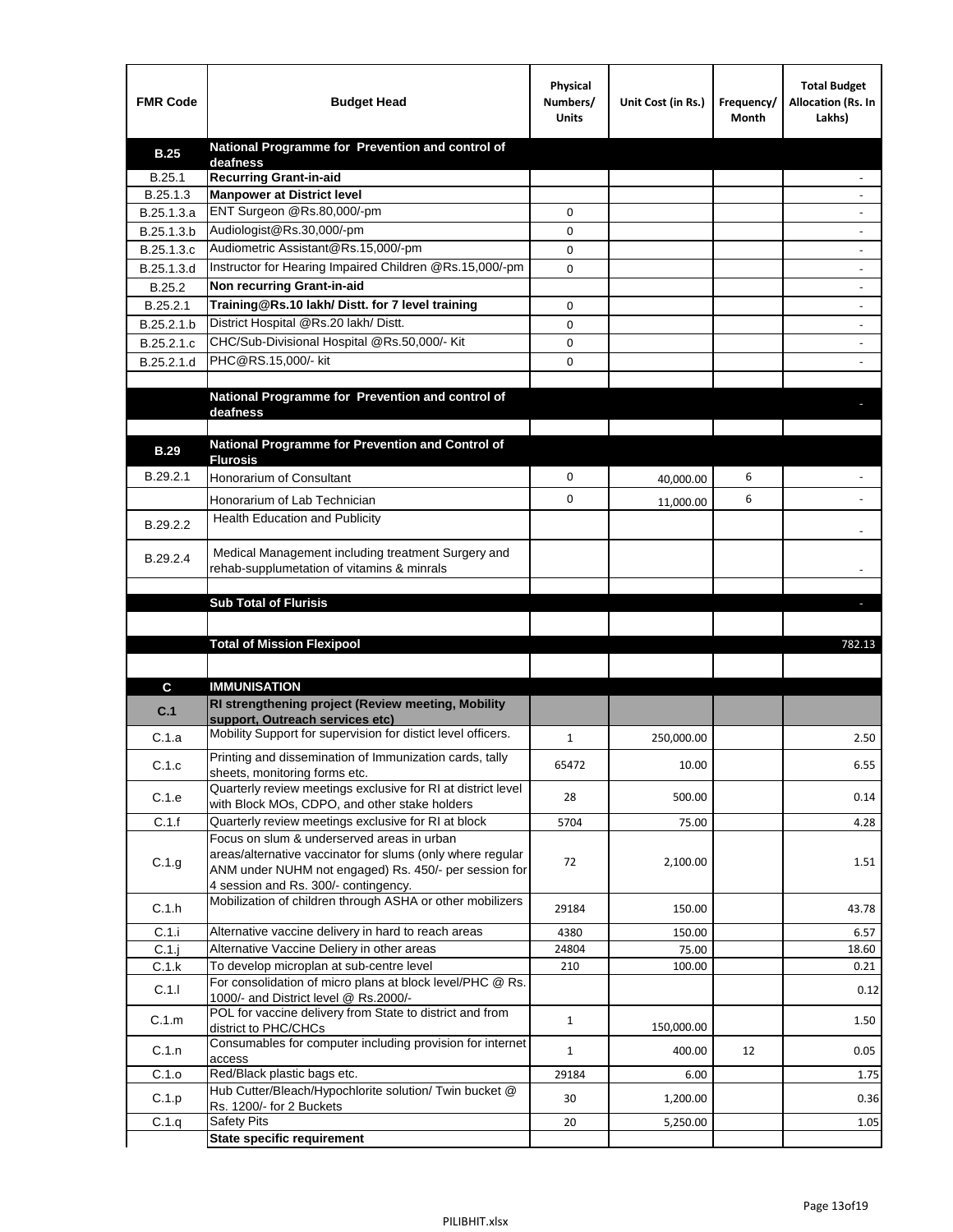| <b>FMR Code</b> | <b>Budget Head</b>                                                                                                                                                              | Physical<br>Numbers/<br><b>Units</b> | Unit Cost (in Rs.) | Frequency/<br>Month | <b>Total Budget</b><br><b>Allocation (Rs. In</b><br>Lakhs) |
|-----------------|---------------------------------------------------------------------------------------------------------------------------------------------------------------------------------|--------------------------------------|--------------------|---------------------|------------------------------------------------------------|
|                 | Funds for annual maintenance operation of WIC/WIF at<br>state and division level                                                                                                | $\mathbf 0$                          | 40,000.00          |                     | 0.00                                                       |
|                 | Electricity bill for WIC/WIF at state and division level                                                                                                                        | $\mathbf 0$                          | 100,000.00         |                     | 0.00                                                       |
| C.1.r           | POL for generators & operational expenses at divisional                                                                                                                         | $\mathbf 0$                          |                    |                     |                                                            |
|                 | vaccine storage and state vaccine store                                                                                                                                         |                                      | 200,000.00         |                     | 0.00                                                       |
|                 | POL for generators & operational expenses at district<br>level vaccine storage points and other cold chain points                                                               | $\mathbf{1}$                         | 120,000.00         |                     | 1.20                                                       |
|                 | <b>AEFI Kits</b>                                                                                                                                                                |                                      |                    |                     | 0.11                                                       |
| C.1.s           | Teeka Express Operational Cost                                                                                                                                                  |                                      |                    |                     |                                                            |
| C.2             | <b>Salary of Contractual Staffs</b>                                                                                                                                             |                                      |                    |                     |                                                            |
| C.2.2           | Honorarium for Computer Assistants support for District<br>level                                                                                                                | $\mathbf{1}$                         | 12,127.00          | 12                  | 1.46                                                       |
| C.3             | <b>Training under Immunisation</b>                                                                                                                                              |                                      |                    |                     |                                                            |
|                 | District level Orientation training including Hep B, Measles                                                                                                                    |                                      |                    |                     |                                                            |
| C.3.1           | & JE(wherever required) for 2 days ANM, Multi Purpose<br>Health Worker (Male), LHV, Health Assistant<br>(Male/Female), Nurse MidWives, BEEs & other staff (as<br>per RCH norms) | 10                                   | 46,200.00          |                     | 4.62                                                       |
| C.3.2           | Three day training including Hep B, Measles & JE<br>(wherever required) of Medical Officers of RI using<br>revised MO training module)                                          | $\mathbf 0$                          | 65,600.00          |                     | 0.00                                                       |
| C.3.4           | Two days cold chain handlers training for block level cold<br>chain hadlers by State and district cold chain officers                                                           | 0.00                                 |                    |                     | 0.23                                                       |
| C.3.5           | One day training of block level data handlers by DIOs and<br>District cold chain officer                                                                                        | 10                                   | 500.00             |                     | 0.05                                                       |
|                 | <b>Cold chain maintenance</b>                                                                                                                                                   |                                      |                    |                     |                                                            |
| C.4             | Cold chain maintenance for CHC/PHC @ Rs. 750/- per                                                                                                                              | 12                                   |                    |                     | 0.09                                                       |
|                 | unit<br>Cold chain maintenance for District level @ Rs. 15000/-                                                                                                                 | $\mathbf{1}$                         | 750.00             |                     | 0.15                                                       |
| C.5             | per district<br><b>ASHA Incentive</b>                                                                                                                                           | 47152                                | 15,000.00<br>150   |                     | 70.728                                                     |
|                 | Mobility support for outreach areas for 25 disdtricts                                                                                                                           |                                      |                    |                     |                                                            |
|                 | Mobility support for HRG/ construction sites                                                                                                                                    |                                      |                    |                     |                                                            |
|                 | Sub Total of RI                                                                                                                                                                 |                                      |                    |                     | 167.59998                                                  |
|                 |                                                                                                                                                                                 |                                      |                    |                     |                                                            |
| D               | <b>National Iodine Deficiency Disorders Control</b>                                                                                                                             |                                      |                    |                     |                                                            |
| D.3             | Programme (NIDDCP)<br><b>Health Education and Publicity</b>                                                                                                                     |                                      |                    |                     | 0.10                                                       |
|                 |                                                                                                                                                                                 |                                      |                    |                     |                                                            |
|                 | <b>GRAND TOTAL (A+B+C+D)</b>                                                                                                                                                    |                                      |                    |                     | 2,485.00                                                   |
|                 |                                                                                                                                                                                 |                                      |                    |                     |                                                            |
|                 | <b>National Disease Control Programme (NDCP)</b>                                                                                                                                |                                      |                    |                     |                                                            |
|                 |                                                                                                                                                                                 |                                      |                    |                     |                                                            |
| Е               | <b>INTEGRATED DISEASE SURVEILLANCE</b>                                                                                                                                          |                                      |                    |                     |                                                            |
| E.1             | <b>PROGRAMME (IDSP)</b><br><b>REMUNERATION FOR CONTRACTUAL HUMAN</b><br><b>RESOURCE</b>                                                                                         |                                      |                    |                     |                                                            |
| E.1.9           | District Epidemiologists                                                                                                                                                        |                                      |                    |                     | 1.65                                                       |
| E.1.10          | District Microbiologist at District labs                                                                                                                                        |                                      |                    |                     |                                                            |
| E.1.11          | District Data Manager                                                                                                                                                           |                                      |                    |                     | 2.69                                                       |
| E.1.12          | Data Entry Operator*                                                                                                                                                            |                                      |                    |                     | 1.51                                                       |
| E.1.13<br>E.2   | Others if any (pl specify)<br><b>TRAINING</b>                                                                                                                                   |                                      |                    |                     | $\omega$                                                   |
|                 | Training at State/District Level (1 batch = 20                                                                                                                                  |                                      |                    |                     |                                                            |
|                 | participants)                                                                                                                                                                   |                                      |                    |                     |                                                            |
| E.2.3           | Hospital Pharmacists/Nurses Training (1 day)                                                                                                                                    |                                      |                    |                     |                                                            |
| E.3             | <b>LABORATORY SUPPORT</b>                                                                                                                                                       |                                      |                    |                     |                                                            |
|                 | <b>District Public Health Laboratory Strengthening</b>                                                                                                                          |                                      |                    |                     |                                                            |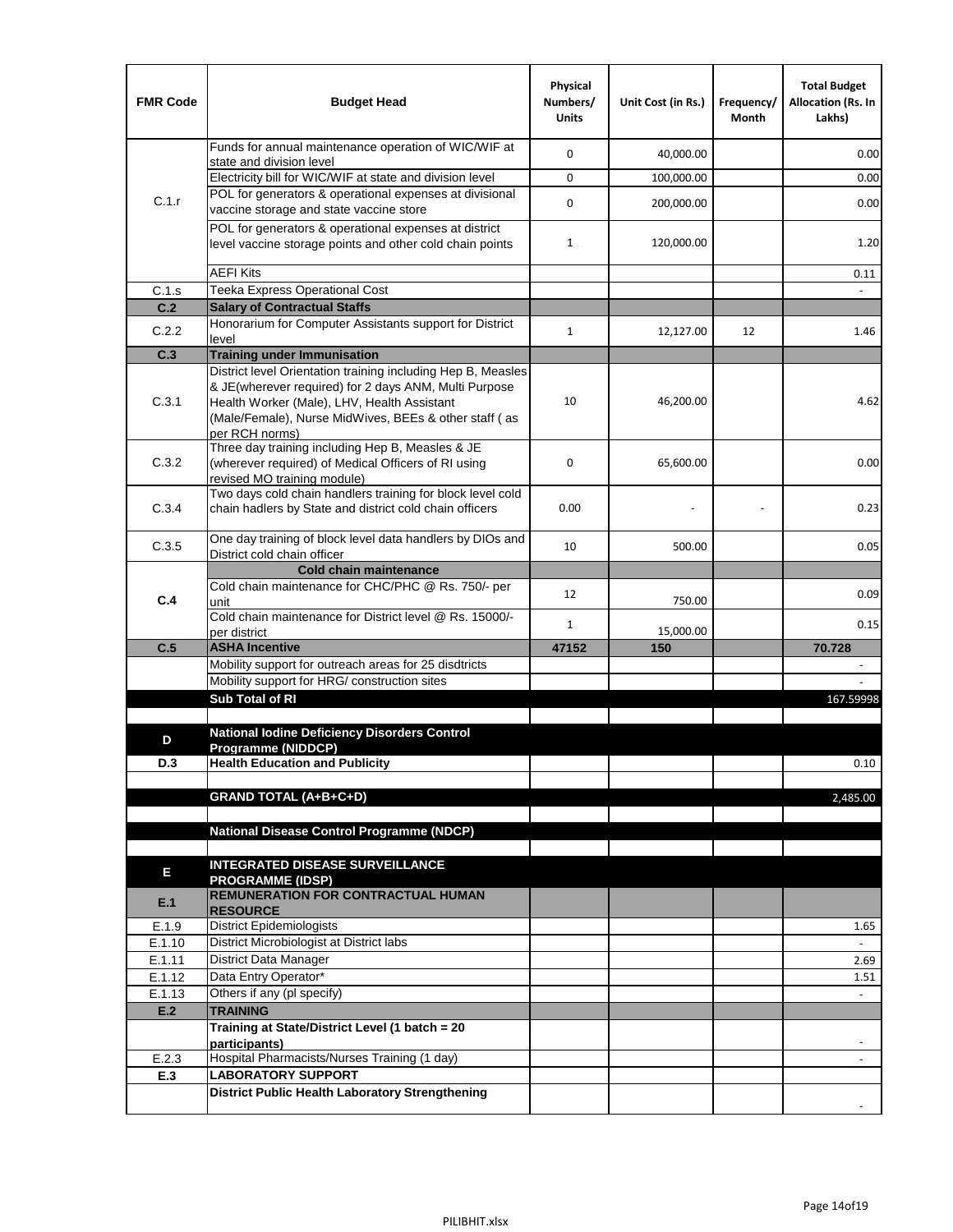| <b>FMR Code</b>           | <b>Budget Head</b>                                                                                                                                                                                                                                | Physical<br>Numbers/<br><b>Units</b> | Unit Cost (in Rs.) | Frequency/<br><b>Month</b> | <b>Total Budget</b><br>Allocation (Rs. In<br>Lakhs) |
|---------------------------|---------------------------------------------------------------------------------------------------------------------------------------------------------------------------------------------------------------------------------------------------|--------------------------------------|--------------------|----------------------------|-----------------------------------------------------|
| E.3.5                     | Expenses on account of consumables, operating<br>expenses, office expenses, transport of samples,<br>miscellaneous etc.                                                                                                                           |                                      |                    |                            |                                                     |
| E.4                       | <b>OPERATIONAL COSTS</b>                                                                                                                                                                                                                          |                                      |                    |                            |                                                     |
| E.4.1                     | MOBILITY: Travel Cost, POL, mobility cost at SSU & DSU<br>on need basis                                                                                                                                                                           |                                      |                    |                            | 0.40                                                |
| E.4.2                     | Office expenses on telephone, fax, Broadband Expenses,<br>Weekly Alert Bulletin/Annual Disease Surveillance report,<br>minor repairs and AMC of IT/office equipment supplied<br>under IDSP, Meetings and other miscellenious<br>expenditures etc. |                                      |                    |                            | 1.55                                                |
|                           | Sub Total of IDSP                                                                                                                                                                                                                                 |                                      |                    |                            | 7.80                                                |
|                           |                                                                                                                                                                                                                                                   |                                      |                    |                            |                                                     |
| F                         | <b>NVBDCP</b>                                                                                                                                                                                                                                     |                                      |                    |                            |                                                     |
| F.1.1                     | Malaria                                                                                                                                                                                                                                           |                                      |                    |                            |                                                     |
| F.1.1.a                   | <b>Contractual Payments</b>                                                                                                                                                                                                                       |                                      |                    |                            |                                                     |
| F.1.1.a.i                 | <b>MPW</b> contractual                                                                                                                                                                                                                            |                                      |                    |                            |                                                     |
| F.1.1.a.iv                | District VBD Consultant 18 nos. (Non-Project States) @ Rs<br>22895 pm.for 6 months (Rs 1.37 lakhs per consulatant per<br>year)                                                                                                                    |                                      |                    |                            | $\blacksquare$                                      |
| F.1.1.a.vii               | VBD Consultant 1 no. (preferably entomologist) @ Rs 22500<br>p.m. for 6 months                                                                                                                                                                    |                                      |                    |                            |                                                     |
| F.1.1.b                   | <b>ASHA Incentive</b>                                                                                                                                                                                                                             |                                      |                    |                            | 0.10                                                |
| F.1.1.c                   | <b>Operational Cost</b>                                                                                                                                                                                                                           |                                      |                    |                            | $\blacksquare$                                      |
| F.1.1.c.ii                | Operational cost for IRS                                                                                                                                                                                                                          |                                      |                    |                            | 0.20                                                |
| F.1.1.e                   | IEC/BCC                                                                                                                                                                                                                                           |                                      |                    |                            | 1.40                                                |
| F.1.1.f                   | PPP / NGO and Intersectoral Convergence                                                                                                                                                                                                           |                                      |                    |                            | $\sim$<br>1.10                                      |
| F.1.1.g<br>F.1.1.h        | <b>Training / Capacity Building</b><br><b>Zonal Entomological units</b>                                                                                                                                                                           |                                      |                    |                            | 2.45                                                |
|                           |                                                                                                                                                                                                                                                   |                                      |                    |                            |                                                     |
|                           | <b>Sub total of Malaria</b>                                                                                                                                                                                                                       |                                      |                    |                            | 5.25                                                |
|                           |                                                                                                                                                                                                                                                   |                                      |                    |                            |                                                     |
| F.1.2                     | Dengue & Chikungunya                                                                                                                                                                                                                              |                                      |                    |                            |                                                     |
| F.1.2.a                   | Strengthening surveillance (As per GOI approval)                                                                                                                                                                                                  |                                      |                    |                            |                                                     |
| F.1.2.a(i)<br>F.1.2.a(ii) | Apex Referral Labs recurrent<br>Sentinel surveillance Hospital recurrent                                                                                                                                                                          |                                      |                    |                            | 2.00                                                |
|                           | Vector Control, environmental management & fogging                                                                                                                                                                                                |                                      |                    |                            |                                                     |
| F.1.2.f                   | machine                                                                                                                                                                                                                                           |                                      |                    |                            | 1.00                                                |
|                           | Dengue & Chikungunya                                                                                                                                                                                                                              |                                      |                    |                            | 3.00                                                |
|                           |                                                                                                                                                                                                                                                   |                                      |                    |                            |                                                     |
| F.1.4                     | <b>Lymphatic Filariasis</b>                                                                                                                                                                                                                       |                                      |                    |                            |                                                     |
|                           | State Task Force, State Technical Advisory Committee meeting,                                                                                                                                                                                     |                                      |                    |                            |                                                     |
|                           | printing of forms/registers, mobility support, district<br>coordination meeting, sensitization of media etc., morbidity                                                                                                                           |                                      |                    |                            |                                                     |
| F.1.4.a                   | management, monitoring & supervision and mobility support                                                                                                                                                                                         |                                      |                    |                            |                                                     |
|                           | for Rapid Response Team and contingency support<br>(16)                                                                                                                                                                                           |                                      |                    |                            |                                                     |
|                           | districts only)                                                                                                                                                                                                                                   |                                      |                    |                            |                                                     |
| F.1.4.b                   | Microfilaria Survey (16 districts only)                                                                                                                                                                                                           |                                      |                    |                            |                                                     |
| F.1.4.c                   | Monitoring & Evaluation (Post MDA assessment by medical<br>colleges (Govt. & private)/ICMR institutions ) (16 districts only)                                                                                                                     |                                      |                    |                            |                                                     |
|                           | Training/sensitization of district level officers on ELF and drug                                                                                                                                                                                 |                                      |                    |                            |                                                     |
| F.1.4.d                   | distributors including peripheral health workers(16 districts<br>only)                                                                                                                                                                            |                                      |                    |                            |                                                     |
|                           | Specific IEC/BCC at state, district, PHC, Sub-centre and village                                                                                                                                                                                  |                                      |                    |                            |                                                     |
| F.1.4.e                   | level including VHSC/GKs for community mobilization efforts to<br>realize the desired drug compliance of 85% during MDA (16                                                                                                                       |                                      |                    |                            |                                                     |
| F.1.4.f                   | districts only)<br>Honorarium for Drug Distribution including ASHAs and                                                                                                                                                                           |                                      |                    |                            |                                                     |
|                           | supervisors involved in MDA<br>(16 districts only)                                                                                                                                                                                                |                                      |                    |                            |                                                     |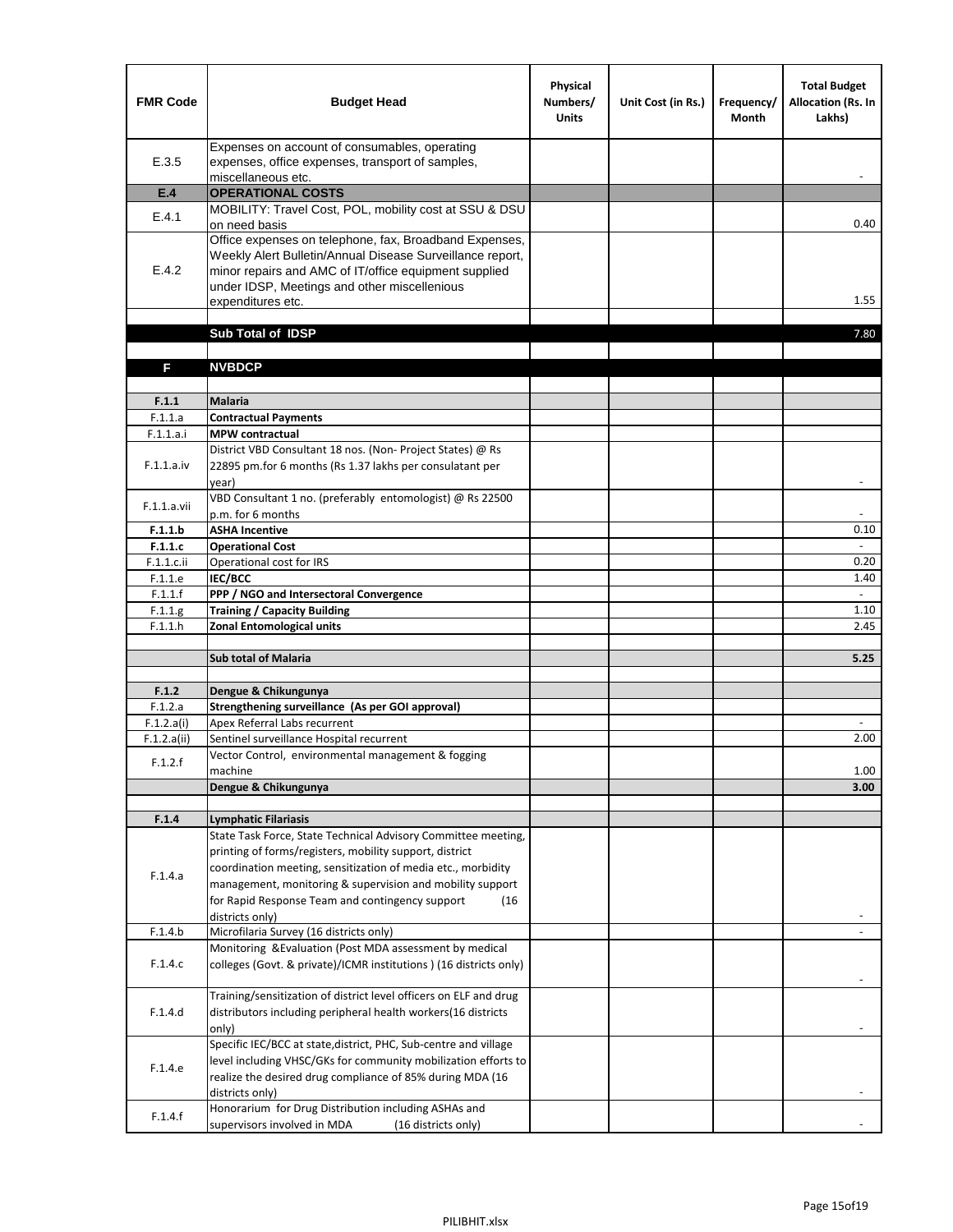| <b>FMR Code</b> | <b>Budget Head</b>                                                                                       | Physical<br>Numbers/<br><b>Units</b> | Unit Cost (in Rs.)                                                              | Frequency/<br>Month                             | <b>Total Budget</b><br>Allocation (Rs. In<br>Lakhs) |
|-----------------|----------------------------------------------------------------------------------------------------------|--------------------------------------|---------------------------------------------------------------------------------|-------------------------------------------------|-----------------------------------------------------|
| F.1.4.g.        | Verification and validation for stoppage of MDA in LF endemic<br>districts (17 Districts)                |                                      |                                                                                 |                                                 |                                                     |
| F.1.4.g.i       | a) Additional MF Survey                                                                                  |                                      |                                                                                 |                                                 |                                                     |
| F.1.4.g.ii      | b) ICT Survey                                                                                            |                                      |                                                                                 |                                                 |                                                     |
| F.1.4.g.iii     | c) ICT Cost                                                                                              |                                      |                                                                                 |                                                 |                                                     |
| F.1.4.h         | Verification of LF endemicity in non-endemic districts (24<br>Districts)                                 |                                      |                                                                                 |                                                 |                                                     |
| F.1.4.h.i       | a) Lymphoedema & Hydrocele Survey                                                                        |                                      |                                                                                 |                                                 | 0.20                                                |
|                 | <b>Lymphatic Filariasis</b>                                                                              |                                      |                                                                                 |                                                 | 0.20                                                |
|                 |                                                                                                          |                                      |                                                                                 |                                                 |                                                     |
| F.1.5           | Kala-azar                                                                                                |                                      |                                                                                 |                                                 |                                                     |
| F.1.5           | Case search/ Camp Approach                                                                               |                                      |                                                                                 |                                                 | $\overline{\phantom{a}}$                            |
| F.1.5.a         | Spray Pumps & accessories                                                                                |                                      |                                                                                 |                                                 | ٠                                                   |
| F.1.5.b         | Operational cost for spray including spray wages                                                         |                                      |                                                                                 |                                                 |                                                     |
| F.1.5.c         | Mobility/POL/supervision                                                                                 |                                      |                                                                                 |                                                 | $\blacksquare$                                      |
| F.1.5.d         | Monitoring & Evaluation                                                                                  |                                      |                                                                                 |                                                 | $\overline{\phantom{a}}$                            |
| F.1.5.e         | Training for spraying                                                                                    |                                      |                                                                                 |                                                 | $\qquad \qquad \blacksquare$                        |
| F.1.5.f         | IEC/BCC/Advocacy                                                                                         |                                      |                                                                                 |                                                 |                                                     |
| F.1.5.g         | Incentive to ASHA                                                                                        |                                      |                                                                                 |                                                 | $\overline{\phantom{a}}$                            |
| F.1.5.h         | Loss of Wages                                                                                            |                                      |                                                                                 |                                                 | $\overline{\phantom{a}}$                            |
| F.1.5.i         | Free Diet                                                                                                |                                      |                                                                                 |                                                 |                                                     |
|                 |                                                                                                          |                                      |                                                                                 |                                                 |                                                     |
|                 | Kala-azar                                                                                                |                                      |                                                                                 |                                                 |                                                     |
| F.6             | Cash grant for decentralized commodities                                                                 |                                      |                                                                                 |                                                 | 5.00                                                |
|                 |                                                                                                          |                                      |                                                                                 |                                                 |                                                     |
|                 | Sub Total of NVB DCP                                                                                     |                                      | the contract of the contract of the contract of the contract of the contract of | the contract of the contract of<br>$\mathbf{I}$ | 13.45                                               |
| G               | <b>NLEP</b>                                                                                              |                                      |                                                                                 |                                                 |                                                     |
| G 1.            | Improved early case detection                                                                            |                                      |                                                                                 |                                                 |                                                     |
| G 1.1           | Incentive to ASHA                                                                                        |                                      |                                                                                 |                                                 |                                                     |
|                 | Incentive for Case detection by ASHA/AWW/Volunteers                                                      |                                      |                                                                                 |                                                 |                                                     |
|                 | etc.diagnosis @ Rs. 250 per case                                                                         | 379                                  | 250.00                                                                          |                                                 | 0.95                                                |
|                 | Incentive for timely cure of MB cases @ Rs. 600 per case                                                 | 30                                   | 600.00                                                                          |                                                 | 0.18                                                |
|                 | Incentive for timely cure of PB cases @ Rs. 400 per case                                                 | 46                                   | 400.00                                                                          |                                                 | 0.18                                                |
| G1.1 a          | Sensitization of ASHA                                                                                    | 500                                  | 100.00                                                                          |                                                 | 0.50                                                |
| G <sub>2</sub>  | <b>Improved case management</b>                                                                          |                                      |                                                                                 |                                                 |                                                     |
|                 | DPMR Services, (MCR footwear, Aids and appliances,<br>Welfare allowance to BPL patients for RCS, Support |                                      |                                                                                 |                                                 |                                                     |
|                 | to govt. institutions for RCS)                                                                           |                                      |                                                                                 |                                                 |                                                     |
|                 | Cost of MCR / Protective footwear@ Rs.300/-                                                              | 100                                  | 300.00                                                                          |                                                 | 0.30                                                |
|                 | Amount for Aids/ appliances/ self care kits/ patient welfare                                             |                                      |                                                                                 |                                                 |                                                     |
| G 2.1           | items etc.                                                                                               |                                      |                                                                                 |                                                 | 0.17                                                |
|                 | Patients for RCS to be paid welfare allowance @ Rs. 8000/-                                               | 0                                    | 8,000.00                                                                        |                                                 |                                                     |
|                 | No. of RCS to be paid for as Support to govt. institutions for<br>RCS @5000/-                            | 0                                    | 5,000.00                                                                        |                                                 |                                                     |
| G 2.2           | Urban L:eprosy Control, (Mega city - 0, Medium city (1) -<br>3 , Med. City (2)-1 Township -19)           |                                      |                                                                                 |                                                 | 1.14                                                |
| G 2.3           | Material & Supplies                                                                                      |                                      |                                                                                 |                                                 | $\sim$                                              |
|                 | Supportive drugs                                                                                         |                                      |                                                                                 |                                                 | 0.75                                                |
| G 2.3.i         | Lab. reagents & equipments                                                                               |                                      |                                                                                 |                                                 | 0.05                                                |
|                 | Printing works                                                                                           |                                      |                                                                                 |                                                 | 0.20                                                |
| G <sub>3</sub>  | <b>Stigma Reduced</b>                                                                                    |                                      |                                                                                 |                                                 |                                                     |
|                 | Mass media, Outdoor media, Rural media, Advocacy                                                         |                                      |                                                                                 |                                                 |                                                     |
| G 3.1           | media                                                                                                    |                                      |                                                                                 |                                                 | 0.98                                                |
| G 5.            | Monitoring, Supervision and Evaluation System<br>improved                                                |                                      |                                                                                 |                                                 |                                                     |
| G 5.1           | <b>Travel Cost and Review Meeting</b>                                                                    |                                      |                                                                                 |                                                 |                                                     |
| G 5.1.ii        | travel expenses - Contractual Staff at District level                                                    |                                      |                                                                                 |                                                 | -                                                   |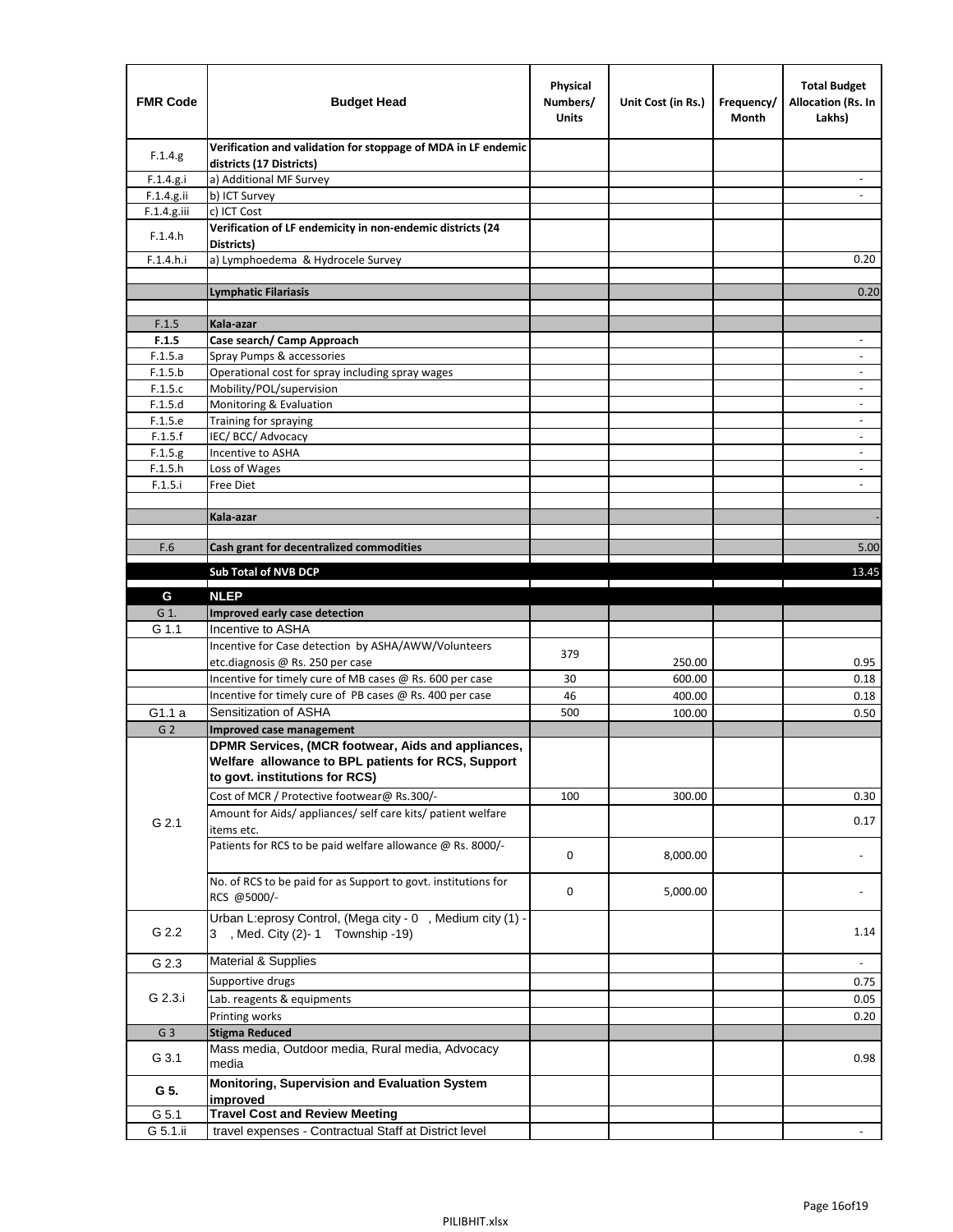| <b>FMR Code</b> | <b>Budget Head</b>                                                                                    | Physical<br>Numbers/<br><b>Units</b> | Unit Cost (in Rs.) | Frequency/<br>Month | <b>Total Budget</b><br>Allocation (Rs. In<br>Lakhs) |
|-----------------|-------------------------------------------------------------------------------------------------------|--------------------------------------|--------------------|---------------------|-----------------------------------------------------|
| G 5.2           | <b>Office Operation &amp; Maintenance</b>                                                             |                                      |                    |                     |                                                     |
| G 5.2.i         | Office operation - State Cell                                                                         |                                      |                    |                     |                                                     |
| G 5.2.ii        | Office operation - District Cell                                                                      |                                      |                    |                     | 0.35                                                |
| G 5.2 .iii      | Office equipment maint. State                                                                         |                                      |                    |                     |                                                     |
| G 5.4           | <b>Vehicle Hiring and POL</b>                                                                         |                                      |                    |                     |                                                     |
| G 5.4.ii        | <b>District Cell</b>                                                                                  |                                      |                    |                     | 0.30                                                |
| G 6.2           | <b>Contractual Staff at Disrrict &amp; block level</b>                                                |                                      |                    |                     |                                                     |
|                 | <b>District Leprosy Consultant</b>                                                                    | 0                                    | 33,000.00          | 12                  |                                                     |
| G 6.2.ii        | Physio Therapist                                                                                      | 0                                    | 27,500.00          | 12                  |                                                     |
|                 | Contractual Staff Para Medical Worker, (PMW @ 17600pm)                                                | 0                                    | 17,600.00          | 12                  | $\overline{\phantom{a}}$                            |
| G 7.            | <b>Others</b>                                                                                         |                                      |                    |                     |                                                     |
| G 7.1           | Travel expenses for regular staff for specific programme /<br>training need, awards etc               |                                      |                    |                     | 0.16                                                |
|                 | HR increment calculated $@$ 5% for above approvals                                                    |                                      |                    |                     |                                                     |
|                 | Sub Total NLEP                                                                                        |                                      |                    |                     | 6.21                                                |
|                 |                                                                                                       |                                      |                    |                     |                                                     |
| Н               | <b>RNTCP</b>                                                                                          |                                      |                    |                     |                                                     |
| H.1             | Civil Works                                                                                           |                                      |                    |                     | 2.65                                                |
| H.2             | Laboratory Materials                                                                                  |                                      |                    |                     | 6.78                                                |
| H.3             | Honorarium/Counselling Charges                                                                        |                                      |                    |                     | 21.59                                               |
| H.4             | <b>ACSM</b>                                                                                           |                                      |                    |                     | 3.60                                                |
| H.5             | <b>Equipment Maintenance</b>                                                                          |                                      |                    |                     | 0.46                                                |
| H.6             | Training                                                                                              |                                      |                    |                     | 3.90                                                |
| H.7             | Vehicle Operation(POL & Manitainance)                                                                 |                                      |                    |                     | 3.20                                                |
| H.8             | Vehicle hiring                                                                                        |                                      |                    |                     | 8.71                                                |
| H.9             | Public Private Mix(PP/NGO Support)                                                                    |                                      |                    |                     | 7.76                                                |
| H.10            | <b>Medical Colleges</b>                                                                               |                                      |                    |                     |                                                     |
| H.11            | Office Operation (Miscellaneous)                                                                      |                                      |                    |                     | 1.99                                                |
| H.12            | <b>Contractual Services</b>                                                                           |                                      |                    |                     | 67.20                                               |
| H.13            | Printing                                                                                              |                                      |                    |                     | 1.73                                                |
| H.15            | Procurement of Drugs                                                                                  |                                      |                    |                     | 1.02                                                |
| H.16            | Procurement of Vehicles                                                                               |                                      |                    |                     | $\sim$                                              |
| H.17            | Procurement of Equipments                                                                             |                                      |                    |                     | 0.75                                                |
| H.18            | Patient Support & Transportation Charges                                                              |                                      |                    |                     | 5.47                                                |
| H.19            | Supervision and Monitoring                                                                            |                                      |                    |                     | 5.21                                                |
|                 | <b>Grand Total</b>                                                                                    |                                      |                    |                     | 142.03                                              |
|                 |                                                                                                       |                                      |                    |                     |                                                     |
|                 | <b>Total of NDCP</b>                                                                                  |                                      |                    |                     | 169.48                                              |
|                 |                                                                                                       |                                      |                    |                     |                                                     |
|                 | Non Communicable Disease Control Programme (NCD)                                                      |                                      |                    |                     |                                                     |
|                 |                                                                                                       |                                      |                    |                     |                                                     |
| Т               | National Programme for Control of Blindness (NPCB)                                                    |                                      |                    |                     | ÷.                                                  |
| 1.1             | <b>Recurring Grant-in aid</b>                                                                         |                                      |                    |                     |                                                     |
| 1.1.1           | Reimbursement for cataract operation for NGO and<br>Private Practitioners as per NGO norms @Rs.1000/- |                                      |                    |                     | 10.14                                               |
|                 | Assistance for consumables/drugs/medicines to the                                                     |                                      |                    |                     |                                                     |
| 1.1.1A          | Govt./District Hospital for Cat sx etc.@ Rs.450/- per case                                            |                                      |                    |                     | 3.69                                                |
| 1.1.2           | <b>Other Eye Diseases</b>                                                                             |                                      |                    |                     |                                                     |
| 1.1.3           | Screening and free spectacles to school children @                                                    |                                      |                    |                     | 3.79                                                |
|                 | Rs.275/- per case<br>Screening and free spectacles for near work to Old                               |                                      |                    |                     |                                                     |
| 1.1.4           | Person (New component) @Rs.100/- per case                                                             |                                      |                    |                     | 1.02                                                |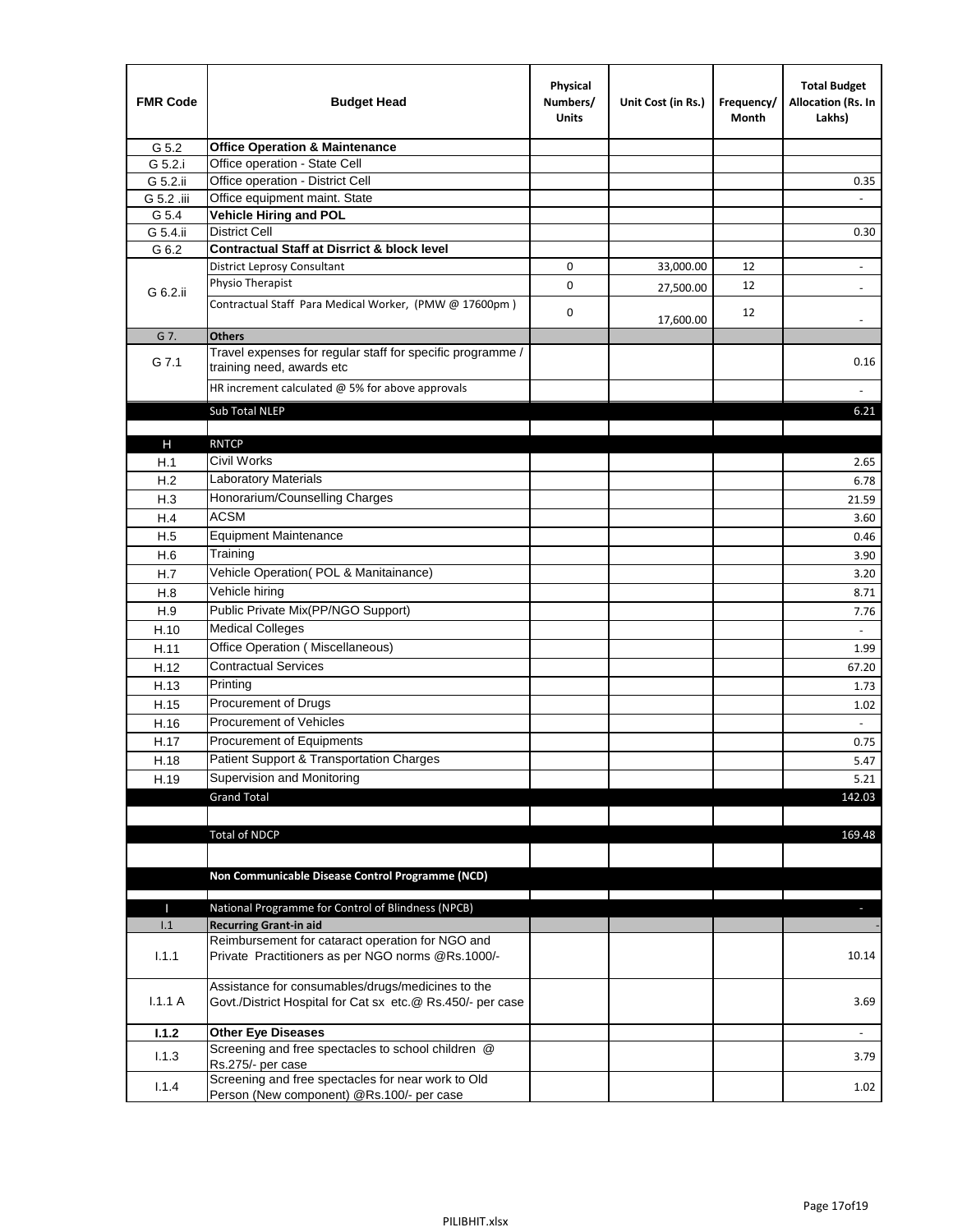| <b>FMR Code</b> | <b>Budget Head</b>                                                                                                                                      | Physical<br>Numbers/<br><b>Units</b> | Unit Cost (in Rs.) | Frequency/<br>Month | <b>Total Budget</b><br>Allocation (Rs. In<br>Lakhs) |
|-----------------|---------------------------------------------------------------------------------------------------------------------------------------------------------|--------------------------------------|--------------------|---------------------|-----------------------------------------------------|
| 1.1.5           | Recurring GIA to Eye Bank @ Rs.2000/- per pair(Eye<br>Bank will reimburse to Eye Donation Centre for eye<br>collected by them @ Rs.1000/- per pair)     |                                      |                    |                     |                                                     |
| 1.2             | Non Recurring Grant -in-Aid                                                                                                                             |                                      |                    |                     |                                                     |
| 1.2.2.          | Grant-in-aid for Sub Divisional Hospitals @ Rs.20 lakh                                                                                                  |                                      |                    |                     |                                                     |
| 1.2.3           | For Vision Centre (PHC) (Govt. + NGO) @ Rs.1 lakh                                                                                                       |                                      |                    |                     | 1.00                                                |
| 1.2.4           | For Eye Bank Rs.25 lakh                                                                                                                                 |                                      |                    |                     | $\blacksquare$                                      |
| 1.3             | <b>Contractual Man Power</b>                                                                                                                            |                                      |                    |                     |                                                     |
| 1.3.1           | Ophthalmic Surgeon@ Rs.60,000/- p.m.*                                                                                                                   |                                      |                    |                     | $\overline{\phantom{a}}$                            |
| 1.3.2           | Ophthalmic Assistant @ Rs.12,000/- p.m.*                                                                                                                |                                      |                    |                     |                                                     |
| 1.3.3           | Eye Donation Counsellors @ Rs.15000/- p.m.*<br>Data Entry Operator @Rs.8,000/- p.m. for district level                                                  |                                      |                    |                     | $\omega$                                            |
| 1.3.4           |                                                                                                                                                         |                                      |                    |                     | 0.25                                                |
| 1.4             | Other activities (if any, pls. specify)<br>Other district level activities                                                                              |                                      |                    |                     |                                                     |
|                 |                                                                                                                                                         |                                      |                    |                     | 0.25                                                |
|                 | Sub Total of National Programme for Control of Blindness<br>(NPCB)                                                                                      |                                      |                    |                     | 20.14                                               |
| J               | Natoinal Mental Health Programme (NMHP)                                                                                                                 |                                      |                    |                     |                                                     |
|                 | Honorarium of Existing Human Resource                                                                                                                   |                                      |                    |                     |                                                     |
|                 |                                                                                                                                                         |                                      |                    |                     |                                                     |
|                 | National Programme for the Healthcare of the Elderly (NPHCE)                                                                                            |                                      |                    |                     |                                                     |
| Κ               |                                                                                                                                                         |                                      |                    |                     |                                                     |
| K.1             | <b>Recurring Grant-in-Aid</b>                                                                                                                           |                                      |                    |                     |                                                     |
| K.1.1           | <b>District Hospital</b>                                                                                                                                |                                      |                    |                     |                                                     |
| K.1.1.1         | Machinery & Equipment @ Rs.1.50 lakh per unit                                                                                                           |                                      |                    |                     |                                                     |
| K.1.1.2         | Drugs & Consumable @ Rs. 5 Lacs to existing district &<br>Rs. 3 Lacs to New Districts                                                                   |                                      |                    |                     |                                                     |
| K.1.1.3         | Training of doctors and staff from CHCs and PHCs @<br>Rs.0.40 lakh per unit                                                                             |                                      |                    |                     |                                                     |
| K.1.1.4         | Public Awareness & IEC @ Rs.1 lakh per unit                                                                                                             |                                      |                    |                     |                                                     |
| K.1.1.6         | Consultant Medicine (2) @ Rs. 80000 P.M. for 12 months<br>against filled post & 3 month against Vacant Post                                             |                                      |                    |                     |                                                     |
| K.1.1.7         | Nurse (6) @ Rs. 20,000 P.M. for 12 months against filled<br>post & 3 month against Vacant Post                                                          |                                      |                    |                     |                                                     |
| K.1.1.8         | Physiotherapist 1 @ Rs.20,000 p.m.                                                                                                                      |                                      |                    |                     |                                                     |
| K.1.1.9         | Hospital Attendants 2@ Rs.7500 p.m.                                                                                                                     |                                      |                    |                     |                                                     |
| K.1.1.10        | Sanitary Attendants 2 @ Rs.7500 p.m.                                                                                                                    |                                      |                    |                     | $\overline{\phantom{a}}$                            |
| K.1.2           | <b>CHC</b>                                                                                                                                              |                                      |                    |                     |                                                     |
| K.1.2.1         | Training @ Rs. 30,000 (Refer list for No. of CHC)                                                                                                       |                                      |                    |                     |                                                     |
| K.1.2.3         | Rehabilitation Worker 1 @ Rs.18,000 p.m.                                                                                                                |                                      |                    |                     | $\overline{\phantom{a}}$                            |
| K.1.3           | <b>PHC</b>                                                                                                                                              |                                      |                    |                     |                                                     |
|                 |                                                                                                                                                         |                                      |                    |                     |                                                     |
| K.1.3.1.        | Training & IEC @ Rs.0.30 lakh per PHC                                                                                                                   |                                      |                    |                     |                                                     |
| K.1.4           | <b>Sub-Centre</b>                                                                                                                                       |                                      |                    |                     |                                                     |
| K.1.4.1         | Aids and Appliances @ Rs.0.30 lakh per Sub-Centre                                                                                                       |                                      |                    |                     |                                                     |
| K.2             | <b>Non-Recurring Grant-in-Aid</b>                                                                                                                       |                                      |                    |                     |                                                     |
| K.2.1           | <b>District Hospital</b>                                                                                                                                |                                      |                    |                     |                                                     |
| K.2.1.1         | Construction/renovation/extension of the existing building<br>and Furniture of Geriatrics Unit with 10 beds and OPD<br>facilities @ Rs.80 lakh per unit |                                      |                    |                     |                                                     |
| K.2.1.2         | Machinery & Equipment @ Rs.7.00 lakh per unit                                                                                                           |                                      |                    |                     |                                                     |
|                 | HR Increment @ 5% (Refer HR increment calculation                                                                                                       |                                      |                    |                     |                                                     |
|                 | sheet)                                                                                                                                                  |                                      |                    |                     |                                                     |
|                 |                                                                                                                                                         |                                      |                    |                     |                                                     |